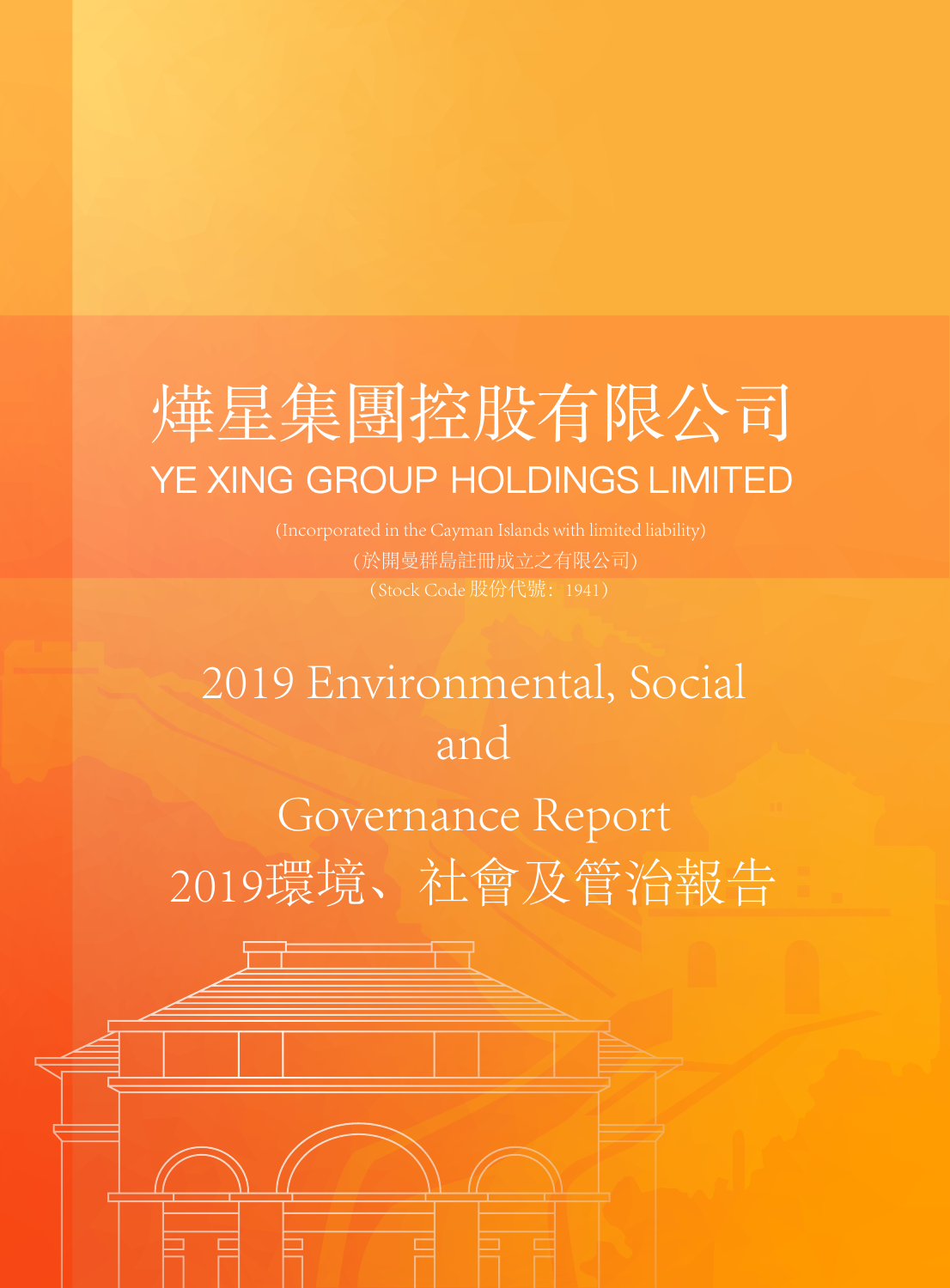# **About this Report**

This Environmental, Social and Governance ("**ESG**") Report ("**ESG Report**") of Ye Xing Group Holdings Limited (hereinafter referred as "**Ye Xing**", and together with its subsidiaries, collectively as or the "**Group**") discloses the performance of the Group in the **About trifs Report**<br>
This Environmental, Social and Governance ("**ESG")**<br>
Report ("**ESG Report**") of Ye Xing Group Holdings  $\begin{array}{c} \frac{1}{4} \pm \frac{1}{4} \pm \frac{1}{4} \pm \frac{1}{4} \pm \frac{1}{4} \pm \frac{1}{4} \pm \frac{1}{4} \pm \frac{1}{4} \pm \frac{1}{4} \pm \frac{1}{4}$ 

# **Reporting Boundaries**

The scope of this ESG Report summarises the environmental and social performance regarding corporate social responsibility of the Group's material business operations.

Reporting period: 1 January 2019 to 31 December 2019, the financial period of our Annual Report 2019.

Business scope: Property management

Geographical scope: The People's Republic of China ("the **PRC**")

# **Reference Guidelines**

This ESG Report has been prepared in accordance with the Environmental, Social and Governance Reporting Guide set out in Appendix 27 to the Rules Governing the Listing of Securities on The Stock Exchange of Hong Kong Limited (the "Listing Rules") of The Stock Exchange of Hong Kong Limited (the "HKEx") and has complied with the provision of "comply or explain".

# **Declaration**

The board of the Group (the "**Board**") is responsible for

本報告介紹了 2019 年燁星集團控股有 限公司(以下簡稱"燁星")及其子公 司(以下合稱"集團")在環境和社會 責任方面的表現。

# 報告使用範圍

本環境,社會與管理報告的範圍概述了 集團重要經營業務在環境和社會企業 社會責任方面的表現。

報告期間:2019 年 1 月 1 日至 2019 年 12 月 31 日;2019年年度財務報告 |期間||アメリカのサイト||アメリカのサイト|

業務範圍:物業管理

地理範圍:中華人民共和國(以下簡稱 "中國")

# 參考指南

本環境,社會與管理報告乃根據香港聯 合交易所有限公司《香港聯合交易所有 限公司證券上市規則》(「上市規則」) 附錄 27 所載《環境,社會及管治報告 指引》而編制,並已遵守"遵守或解釋" 的規定。

# **聲明 あんしゃ あんしゃ かいしん かいしん**

本集團的董事會(以下簡稱"董事會") 負責本 ESG 報告中資訊的可靠性和真

**YE XING GROUP HOLDINGS LIMITED** 1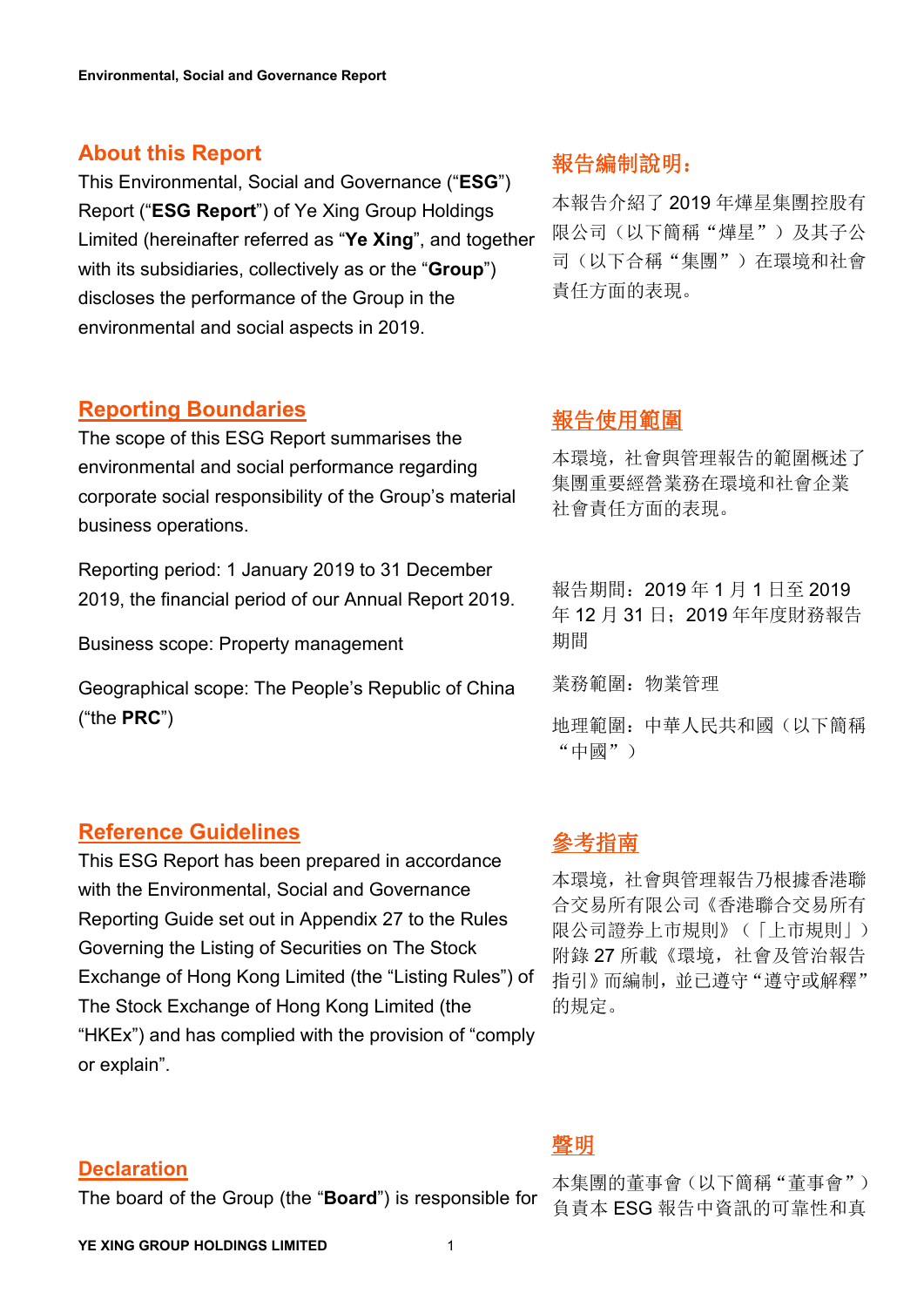the reliability and truthfulness of the information in this 實性。我們希望通過發佈此 ESG 報告 ESG Report. We would like to enhance the communication with our stakeholders and display the transparency of the Company through the publication of this ESG Report, as well as to achieve sustainable development in the economic, social and environmental the reliability and truthfulness of the information in this 實性。我們希望通過發佈此 ESG 報告<br>ESG Report. We would like to enhance the 來加強與利益相關者的溝通,並展示公<br>communication with our stakeholders and display the 司的透明度,並在經濟,社會和環境方<br>transparency

## **Contact**

Should you have any enquiries or feedback on this 如果您對此 ESG 報告有任何疑問或回 ESG Report, please do not hesitate to contact us via 饋,請立即通過以下方法與我們聯繫 the following methods:

- Address: Hongkun Property, East Side of No. 45 \* Xinrong North Street, Daxing District, Beijing
- Tel: +86 80251122-8842
- Email: [konglg@hongkun.com.cn](mailto:konglg@hongkun.com.cn)
- Official website: http://www.hongkunwuye.com

來加強與利益相關者的溝通,並展示公 司的透明度,並在經濟,社會和環境方 面實現可持續發展。

## 聯繫方式

- 地址:北京市大興區欣榮北大街 45 號院東二側鴻坤物業
- 電話: +86 80251122-8842
- 郵箱:[konglg@hongkun.com.cn](mailto:konglg@hongkun.com.cn)

• 官方網址: http://www.hongkunwuye.com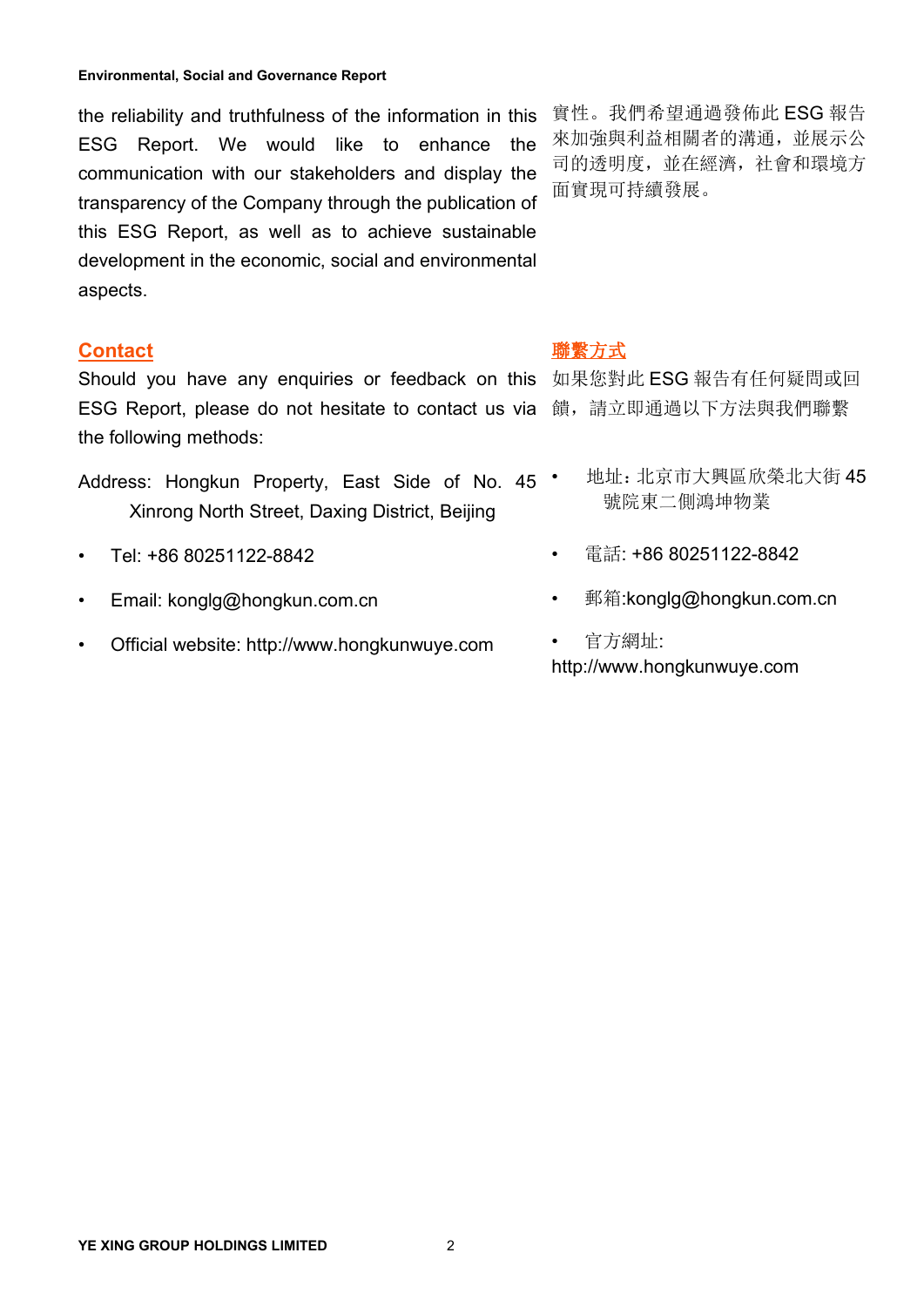# **Overview**

# **Core Values/ Management Principles**

Ye Xing is one of the leading property management service providers located in Beijing, and we always put ESG matters into any business decisions. We will also incorporate ESG value into the long-term business development direction in order to enhance the overall **Core Values/ Management Principles**<br>
Ye Xing is one of the leading property management<br>
service providers located in Beijing, and we always put<br>
ESG matters into any business decisions. We will also<br>
incorporate ESG valu

#### **Management Structure**

The Group has established a complete and clear ESG management system within the organizational hierarchy. The Board is fully aligned with our ESG commitment and responsible for all ESG decisions, such as evaluating and determining all ESG-related risks, and make sure all measures and internal control system are effective. In addition, the annual ESG performance and report are also examined and reviewed by the Board.

# **Environmental Performance**

The major service provided by Ye Xing, i.e.property management services, does not cause an extensive impact on the environment. But as a service provider managing over 40 properties in the PRC, we still face numerous issues on environment during the daily operation. The Group is dedicated to minimizing the impact from its operation to achieve the long-term sustainable development goal. In order to achieve that, we have obtained ISO14001-2015 Environmental Management System ("**EMS**") certification which could assist us to effectively manage and control all environmental matters during daily operation. As this is the first year of ESG reporting, all results achieved by the implemented environmental measures are targeted to report during the next reporting period.

## 核心價值觀**/**管理原則

燁星是位於北京的領先物業管理服 務提供商之一,我們始終將 ESG 事 項納入任何業務決策中。我們還將 ESG 的價值納入長期業務發展方向, 以增強燁星的整體內在價值。

#### 管理架構

集團已在組織層次結構內建立了完 整,清晰的 ESG 管理體系。董事會 完全符合我們的 ESG 承諾, 並負責 所有 ESG 決策, 例如評估和確定與 ESG 相關的所有風險,並確保所有措 施和內部控制體系均有效。此外,董 事會還對年度 ESG 績效和報告進行 了審查。

# 環境表現:

燁星提供的主要服務,即物業管理服 務,不會對環境造成廣泛的影響。但 是,作為在中國管理 40 多個物業的 服務提供商,我們在日常運營中仍然 面臨許多環境問題。本集團致力將其 業務影響減至最低,以實現長期可持 續發展目標。為此,我們獲得了 ISO14001-2015 環 境 管 理 體 系 ("EMS")認證,可幫助我們在日 常運營中有效管理和控制所有環境 事項。由於這是 ESG 報告的第一年, 因此已實施的環境措施所取得的所 有結果都將在下一個報告期進行報 告。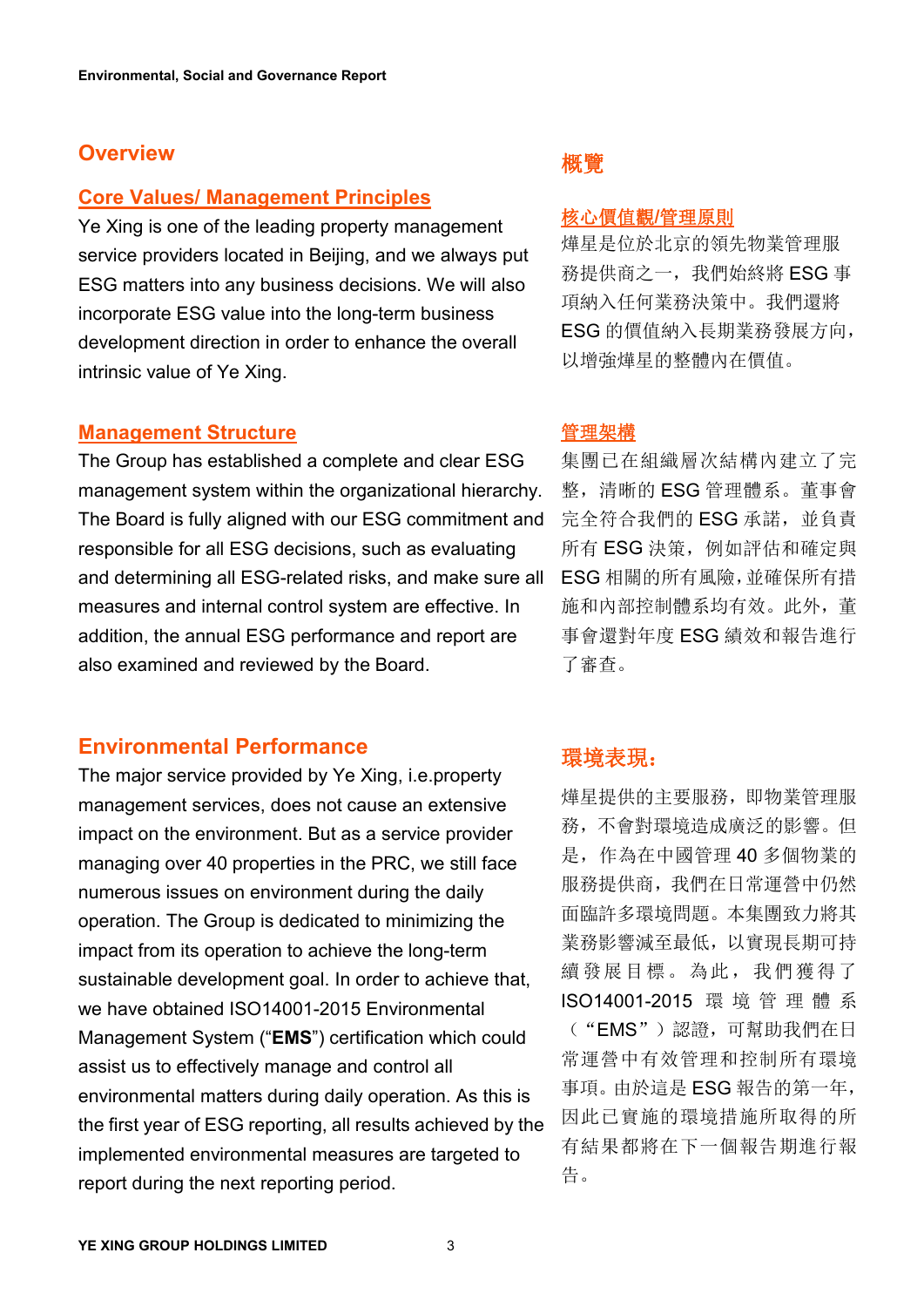On the other hand, the Group has ensured all operations are in compliance with all relevant national and local laws and regulations, and other related industrial standards, such as the *Environmental Protection Law of the PRC*, the *Law on the Prevention and Control of Atmospheric Pollution*, the *Law on the Prevention and Control of Water Pollution*, the *Law on the Prevention and Control of Solid Waste Pollution*, *the Energy Conservation Law of the PRC, and the Environmental Impact Assessment Law of the PRC*. During the reporting period, the Group did not record any issues breaching any laws and regulations.

另一方面,本集團已確保所有業務均 符合所有相關國家和地方法律法規, 以及其他相關行業標準,例如《中華 人民共和國環境保護法》,《大氣污 染防治法》,《水污染防治法》,《固 體廢物污染防治法》,《中華人民共 和國節能法》和《中國環境影響評價 法》。報告期內,本集團未發現任何 違反法律法規的問題。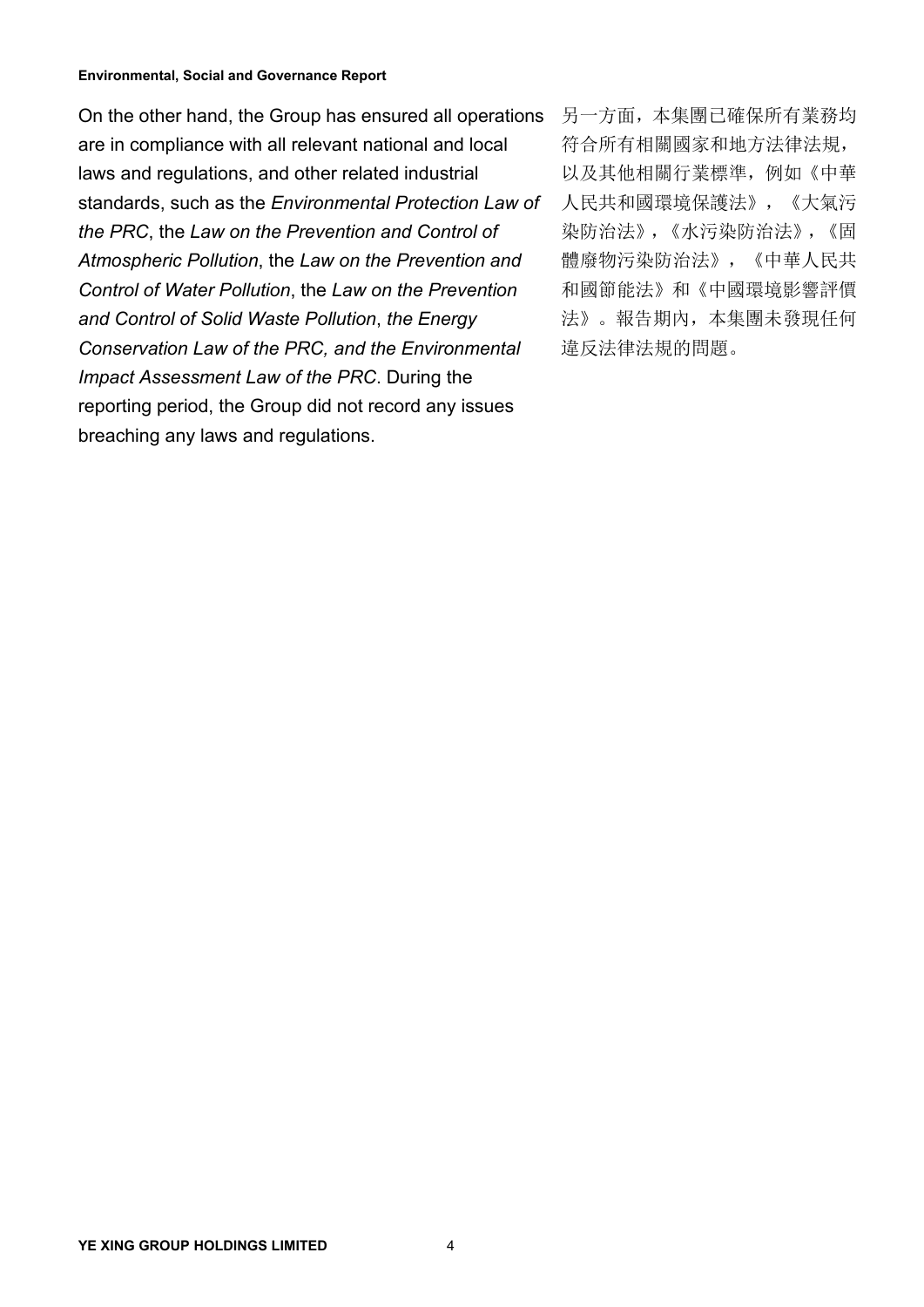## **Emissions**

During the business operation, all types of emission are strictly controlled and managed under the EMS which could help reduce the overall emission intensity  $\frac{\sqrt{d}}{d\vec{y}}$ **Emissions**<br>During the business operation, all types of emission 在業務運營過程中,所有類型的排放都<br>are strictly controlled and managed under the EMS 受到環境管理體系的嚴格控制和管理,<br>which could help reduce the overall emission intensity 這有助降低所有管理資產的

Due to the business nature, the major source of gaseous emission is the indirect emission from the use of electricity for building and equipment daily operation, as well as the greenhouse gas (**"GHG"**) Due to the business nature, the major source of 由於業務性質,氣體排放的主要來源是<br>gaseous emission is the indirect emission from the 建築和設備日常運行中使用電力所產生<br>use of electricity for building and equipment daily 的間接排放,以及鍋爐燃料產生的溫室<br>operatio

For waste, the Group does not generate material hazardous waste but several types of non-hazardous waste, such as general refuse, construction waste. All hazardous waste, mainly are toner cartridge, are securely stored in designated area and collected by certified waste collectors to process the waste properly. On the other hand, we established " the Waste Classification Guide" and regularly promote such knowledge to the tenants by having campaigns to reduce the generation of non-hazardous waste. The non-hazardous waste will be collected by verified garbage collection service providers and transport them to designated refuse area in the region.

We also ensure that the disposal of waste from our 此外,我們還確保嚴格按照我們的《固 managed properties have strictly complied with *the Law of the PRC on Solid Waste Pollution Prevention and Control, Regulations on the Administration of Hazardous Waste Transfers, National Hazardous Waste List, Green Construction Guidelines* and other We also ensure that the disposal of waste from our  $\mu$ 此外,我們還確保嚴格按照我們的《固<br>managed properties have strictly complied with *the*  $\theta$ <br>*Law of the PRC on Solid Waste Pollution Prevention*  $\frac{\dfrac{2\pi}{3}}{\dfrac{2\pi}{3}}$ , 《國家危險廢物清單》,

As our business is concentrated in the office and the <br>
中於我們的業務集中在辦公室, 並且上 emission measures mentioned above are difficult to measure, we have not been able to quantify the effectiveness of the emission control measures during the reporting period. The effectiveness of the As our business is concentrated in the office and the 由於我們的業務集中在辦公室,並且上<br>emission measures mentioned above are difficult to <br>measure, we have not been able to quantify the <sup>暫時無法量化排放控制措施的有效性。<br>effectiveness of the emission c</sup>

在業務運營過程中,所有類型的排放都 受到環境管理體系的嚴格控制和管理, 這有助降低所有管理資產的總體排放強 度。

建築和設備日常運行中使用電力所產生 的間接排放,以及鍋爐燃料產生的溫室 氣體(GHG)

就廢物而言,本集團不會產生重大危險 廢物,而是產生幾種非危險廢物,例如 一般垃圾,建築廢物。所有危險廢物(主 要是碳粉盒)均安全地存儲在指定區域 中,並由合格的廢物收集者收集以正確 處理廢物。另一方面,我們建立了"垃 圾分類指導書",並通過開展減少非危 險廢物產生的運動,定期向住戶宣傳這 些知識。經認證的垃圾收集服務提供商 將收集非危險廢物,並將其運送到該地 區的指定垃圾區域。

體廢物污染防治法》,《危險廢物轉移 管理條例》,《國家危險廢物清單》, 《綠色建築指南》和其他相關法律法規, 嚴格管理公司經營物業產生的廢物。

述排放措施難以衡量,因此我們本年度 暫時無法量化排放控制措施的有效性。 控制措施的有效性預計會在下年度報 告。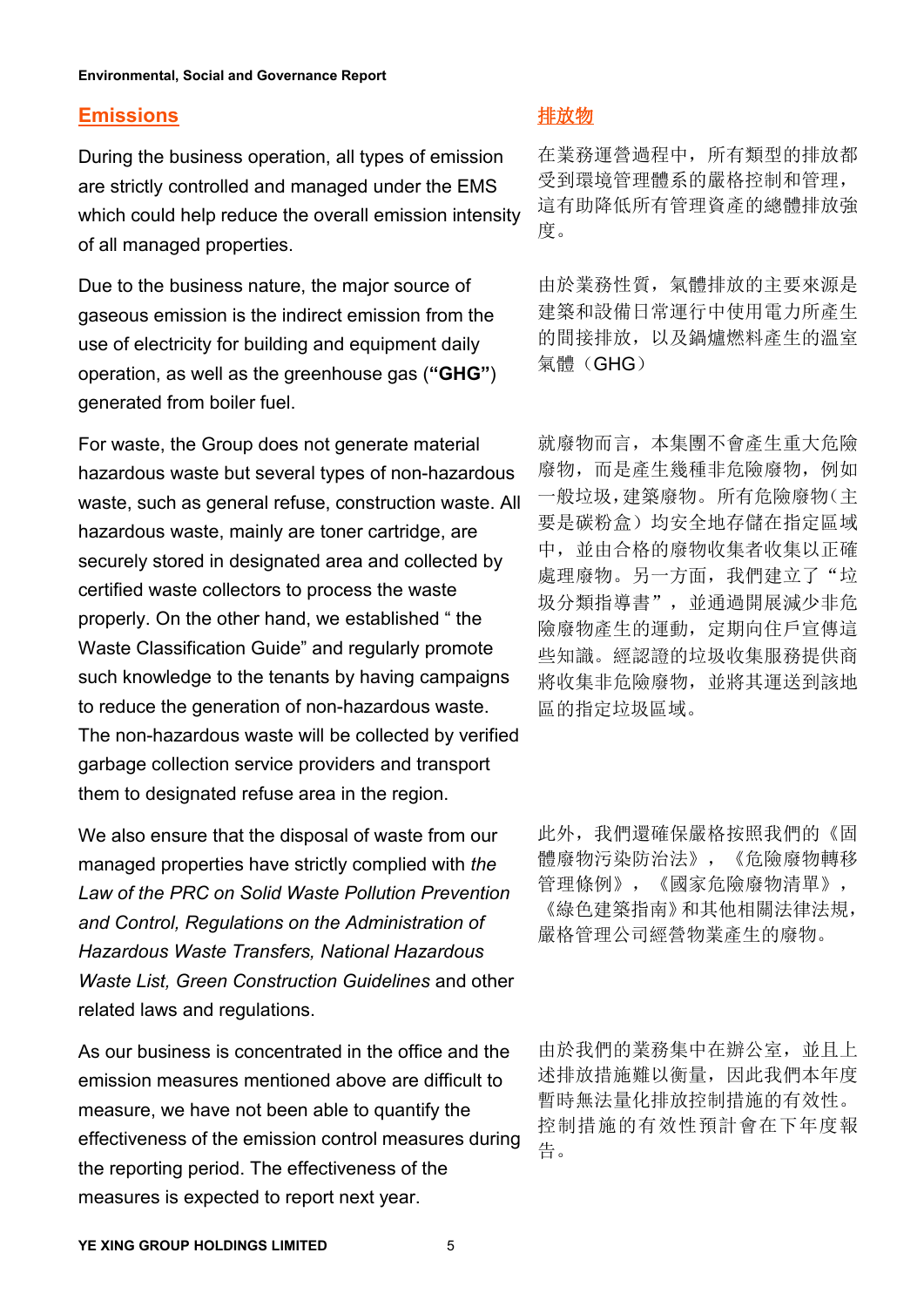# **Major Gas Emission Indicators** 主要氣體排放指標

| <b>Direct Emissions</b><br>(直接排放)                         | Unit<br>(單位)                    | Emission in 2019<br>(2019年排放量) |
|-----------------------------------------------------------|---------------------------------|--------------------------------|
| Carbon Dioxide (CO2)<br>二氧化碳(CO2)                         | Tonnes<br>噸                     | 635.6                          |
| Methane (CH4)<br>甲烷 (CH4)                                 | Tonnes<br>噸                     | 0.01                           |
| Nitrous Oxide (N2O)<br>氧化亞氮(N2O)                          | Tonnes<br>噸                     | 0.001                          |
| Nitrogen Oxides (NOx)<br>氧化氮 (NOx)                        | Tonnes<br>噸                     | 3.74                           |
| Sulphur Oxides (SOx)<br>硫氧化物 (SOx)                        | Tonnes<br>噸                     | 0.004                          |
| Particulate Matter (PM)<br>顆粒物 (PM)                       | Tonnes<br>噸                     | 0.28                           |
| <b>Total Greenhouse Gas (GHG) Emissions</b><br>(溫室氣體總排放量) | Unit<br>(單位)                    | Emission in 2019<br>(2019年排放量) |
| Direct emission from combustion<br>燃燒直接排放                 | t-CO2 eq.<br>二氧化碳當量             | 635.5                          |
| Direct emission from vehicles<br>車輛直接排放                   | t-CO2 eq.<br>二氧化碳當量             | 0.8                            |
| Indirect emission from electricity consumption<br>用電間接排放  | t-CO2 eq.<br>二氧化碳當量             | 6,454.9                        |
| <b>Emission Intensity (per employee)</b><br>(人均排放強度)      | Unit<br>(單位)                    | Emission in 2019<br>(2019年排放量) |
| Direct emissions from combustion<br>燃燒直接排放                | t-CO <sub>2</sub> eq<br>二氧化碳當量. | 0.59                           |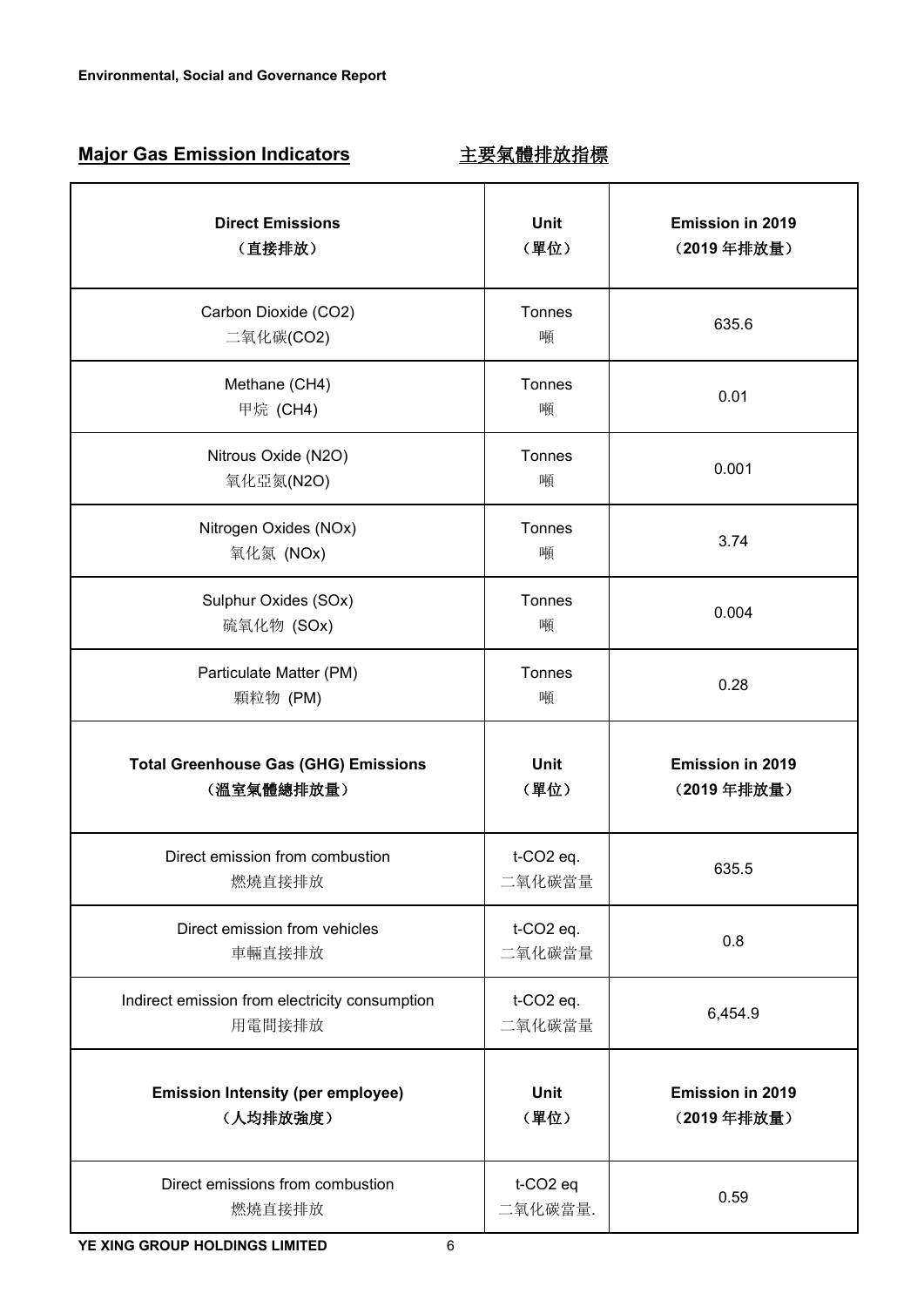| Direct emission from vehicles<br>車輛直接排放                  | $t$ -CO2 eq.<br>二氧化碳當量             | 0.001 |  |
|----------------------------------------------------------|------------------------------------|-------|--|
| Indirect emission from electricity consumption<br>用電間接排放 | $t$ -CO <sub>2</sub> eq.<br>二氧化碳當量 | 6.04  |  |

# **Major Waste Generation Indicators** 主要廢物產生指標

| <b>Waste Types</b><br>(廢物種類)                      | Unit<br>(單位) | <b>Consumption in 2019</b><br>(2019年消耗量) |
|---------------------------------------------------|--------------|------------------------------------------|
| Non-Hazardous Waste<br>非危險廢物                      | Tonnes<br>噸  | 16,509.6                                 |
| <b>Hazardous Waste</b><br>危險物                     | Tonnes<br>噸  | 0.05                                     |
| <b>Waste Intensity (per employee)</b><br>(人均廢物強度) | Unit<br>(單位) | <b>Consumption in 2019</b><br>(2019年消耗量) |
| Non-Hazardous Waste<br>非危險廢物                      | Tonnes<br>噸  | 15.4                                     |
| <b>Hazardous Waste</b><br>危險物                     | Tonnes<br>噸  | 0.00005                                  |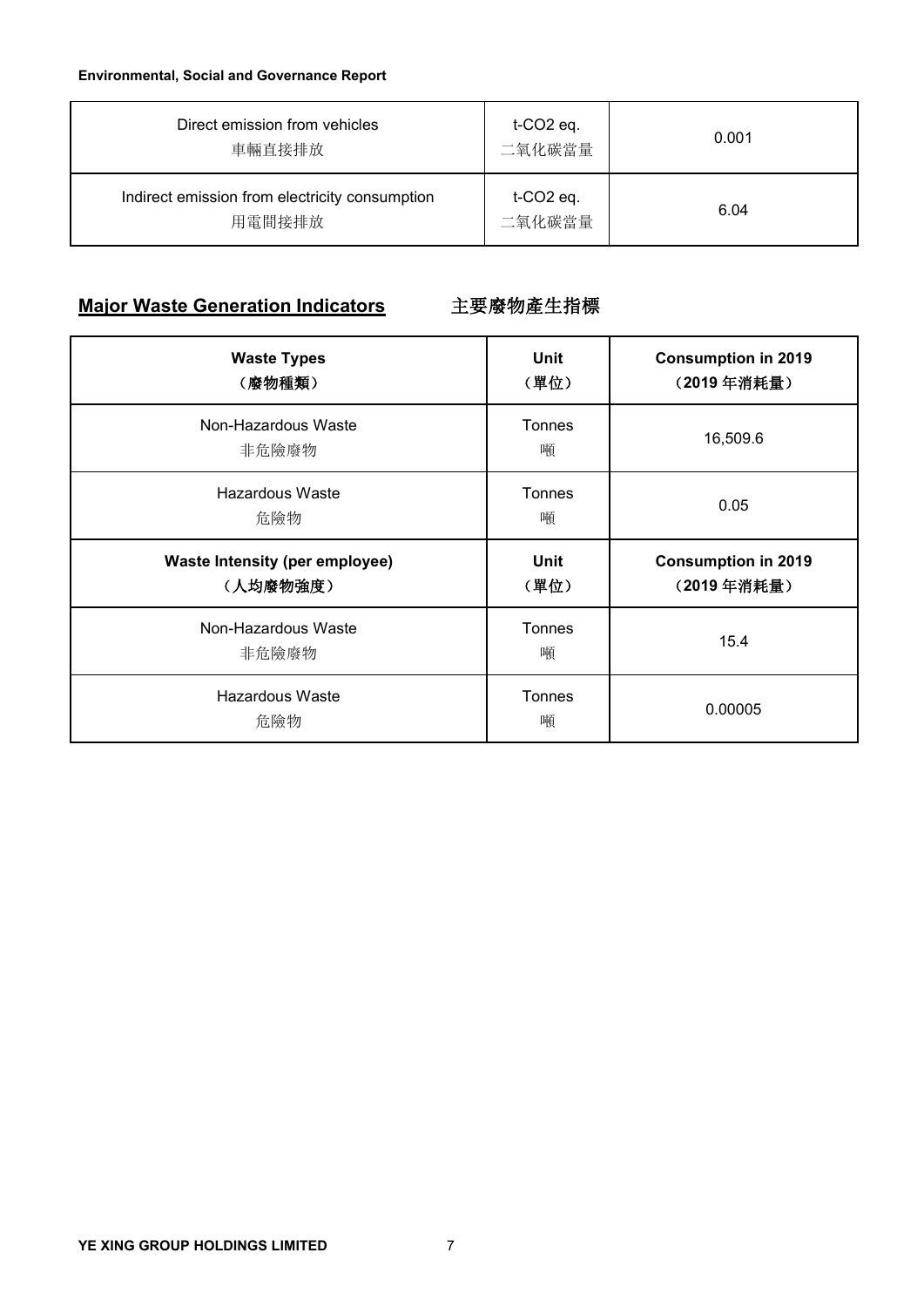## **Water Discharge**

We believe the issues of wastewater discharge can be effectively controlled by reducing water consumption. And therefore, the Group has introduced several water-saving measures, which would further detail in the paragraph headed "Use of Resources" below, to control the use of water of all managed properties. Nevertheless, the Group has strictly complied with the Water Pollution Control Law of the PRC, Urban Sewage Treatment Plant Pollutant Discharge Standards and other related laws and regulations.

All sewage is connected to the government sewage 所有污水都連接到政府污水管道, pipeline and transferred to the local sewage treatment 並轉移到當 plant. The Group has monitored the sewage system daily 團每天對污水系統進行監控,以防 All sewage is connected to the government sewage 所有污水都連接到政府污水管道,<br>pipeline and transferred to the local sewage treatment 並轉移到當地的污水處理廠。本集<br>plant. The Group has monitored the sewage system daily 團每天對污水系統進行監控,以防<br>to prevent any

# **Use of Resource**

Resource efficiency is one of the top priorities in the Group's ESG target. And we have paid efforts in saving energy and water, which are the major resources that **Use of Resource**<br>Resource efficiency is one of the top priorities in the 資源效率是集團 ESG 目標的重中<br>Group's ESG target. And we have paid efforts in saving 之重。我們已經在節約能源和水方<br>energy and water, which are the major resources tha

In order to achieve resource efficiency, the Group has adopted the following measures:

- Issued "the Energy Efficiency Guide" to provide guidance to property management office in every managed property on implementing energy-saving measures.
- Installed energy-saving lighting system in the transmit of which is a significant of the transmit of the trans underground car park.
- Adopted progressive pricing scheme for water usage to avoid abusive use of water.
- Signed landscape service contract with related parties with water usage limit clause.
- Conduct regular checks and maintenance on all drainage system to ensure no leakage issues;
- Record the usage of water and electricity monthly by

# 排水量

我們相信可以通過減少用水來有效 控制廢水排放問題。因此,本集團 已採取了多種節水措施,以控制所 有託管物業的用水,這些措施將在 下文"資源使用"一節中進一步詳 細介紹。儘管如此,本集團仍嚴格 遵守《中華人民共和國水污染控制 法》,《城市污水處理廠污染物排 放標準》及其他相關法律法規。

並轉移到當地的污水處理廠。本集 止任何潛在的洩漏。

資源效率是集團 ESG 目標的重中 之重。我們已經在節約能源和水方 面進行了努力,這是用於日常運營 的主要資源。

為了提高資源效率,本集團採取了 以下措施:

- 發佈《能源效率指南》,為每 個託管物業的物業管理辦公室 提供實施節能措施的指南。
- 地下室停車場安裝了節能照明 系統。
- 對用水採取漸進式定價方案, 避免濫用水。
- 與關聯方簽訂了景觀服務合 同, 並有用水限制條款。
- 對所有排水系統進行定期檢查 和維護,以確保沒有洩漏問題;
- 通過安裝水電表每月記錄一次 水電使用情況,以確保沒有異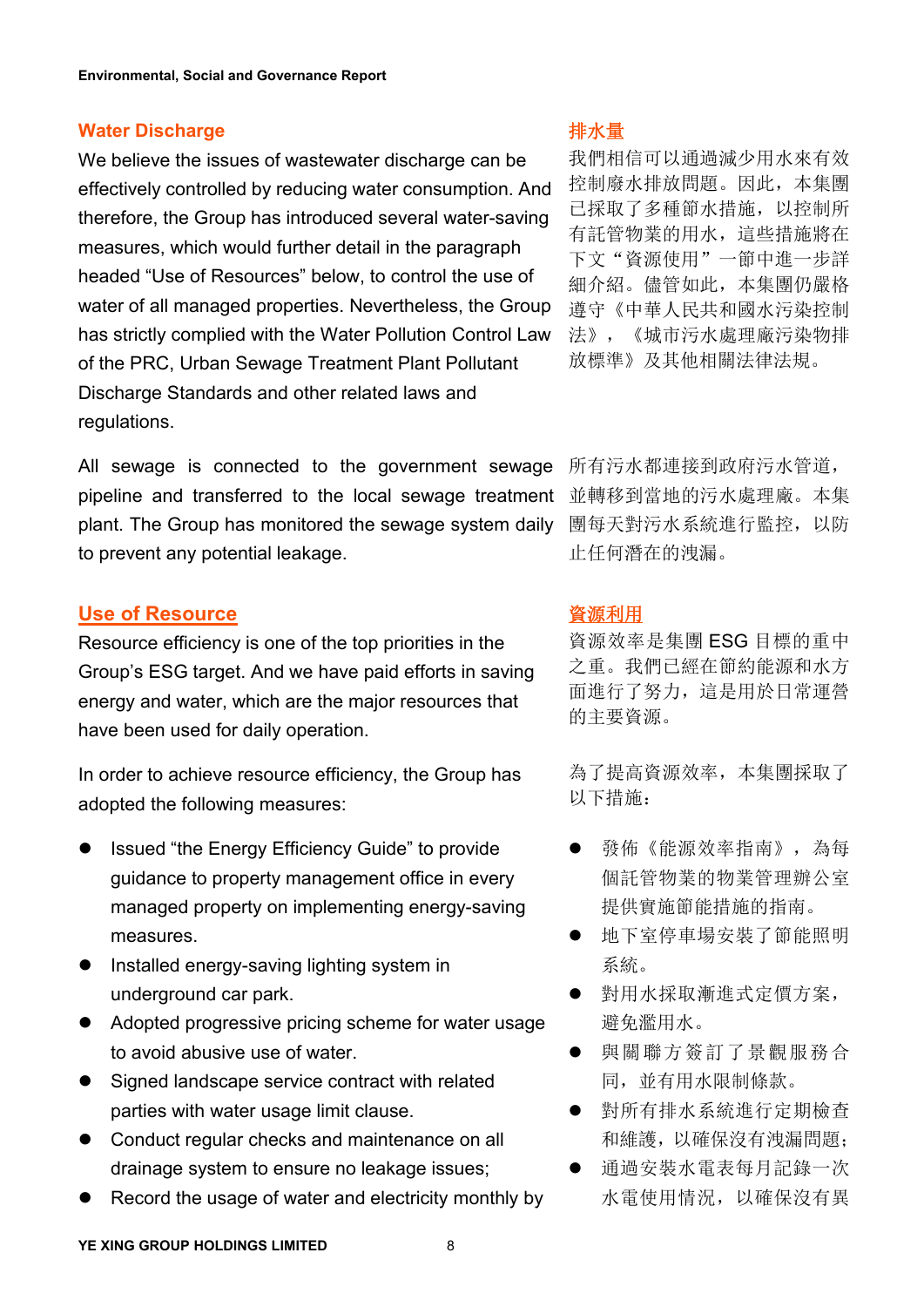installing water and electricity meters to ensure no <br>常情況。 irregularities.

 Adopted biological control and drug purification to reduce the changing frequency of water bodies, installing water and electricity meters to ensure no<br>
irregularities. ● 採用生物防治和藥物淨化,減<br>
Adopted biological control and drug purification to 少水體變化頻率,可節省原用<br>
reduce the changing frequency of water bodies, 水量的 50%以上。<br>

Being the first reporting year of the Group's ESG report, the results of the measures have not been recorded and the Group expects the achieved results will be available in the following reporting period. Besides, since Ye Xing only consumes water from the supplies from municipal pipelines, no abnormalities in sourcing water were observed. Furthermore, as the major businesses of the Group are property management, no significant amount of packaging materials will be consumed under the Group's daily operations and hence, the Group did not record any packaging materials during the reporting period.

 採用生物防治和藥物淨化,減 少水體變化頻率,可節省原用 水量的 50%以上。

作為本集團 ESG 報告的第一個報 告年,尚未記錄這些措施的結果, 並且本集團希望所取得的成果將在 下一個報告期提供。此外,由於燁 星僅從市政管道的供水中消耗水, 因此未觀察到供水異常。此外, 由 於本集團的主要業務是物業管理, 因此本集團的日常經營活動不會消 耗大量包裝材料,因此,本集團在 報告期內未記錄任何包裝材料

# **Major indicators for resource consumption** 資源消耗的主要指標

| <b>Resource Consumption</b><br>(資源消耗)                   | <b>Unit</b><br>(單位)                 | <b>Consumption in 2019</b><br>(2019年的消費) |
|---------------------------------------------------------|-------------------------------------|------------------------------------------|
| Electricity<br>(電力)                                     | <b>Kilowatt Per Hour</b><br>(每小時千瓦) | 10,580.0                                 |
| Gasoline<br>(汽油)                                        | Litre<br>(升)                        | 300.0                                    |
| <b>Diesel</b><br>(柴油)                                   | Litre<br>(升)                        | 2,623.0                                  |
| Water<br>$(\nparallel)$                                 | <b>Tonnes</b><br>(噸)                | 317,249.8                                |
| <b>Resource Consumption Intensity</b><br>(per employee) | <b>Unit</b><br>(單位)                 | <b>Consumption in 2019</b><br>(2019年的消費) |
| 資源消耗強度<br>(每位員工)                                        |                                     |                                          |
| Electricity<br>(電力)                                     | <b>Kilowatt Per Hour</b><br>(每小時千瓦) | 9.9                                      |
| Gasoline<br>(汽油)                                        | Litre<br>(升)                        | 0.3                                      |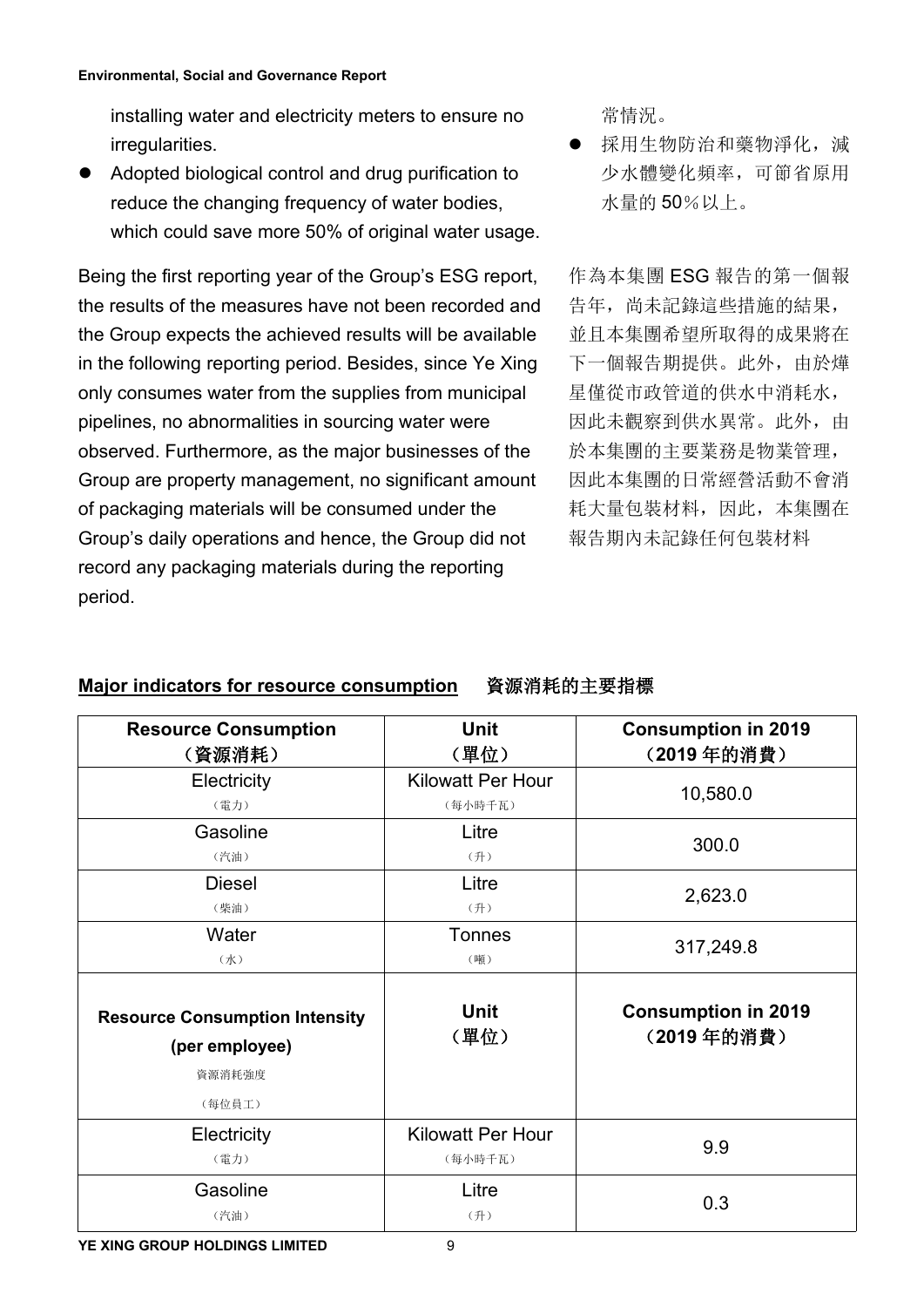| <b>Diesel</b><br>(柴油) | Litre<br>(升)         | 2.5   |
|-----------------------|----------------------|-------|
| Water<br>(水)          | <b>Tonnes</b><br>(噸) | 296.8 |

# **The Environment and Natural Resources**

All related environment risks have been under consideration during all business stages by the Group. And 所有相關環境風險。 the Group has planted 1,291 trees with height over 5m in 2019, which could offset more than 2.9 tonnes of carbon dioxide in the atmosphere annually. 環境與自然資源

本集團在所有業務階段均已考慮 所有相關環境風險。該集團在 2019 年種植了 1,291 棵高度超過 5 米的樹木,每年可抵消大氣中 2.9 噸以上的二氧化碳。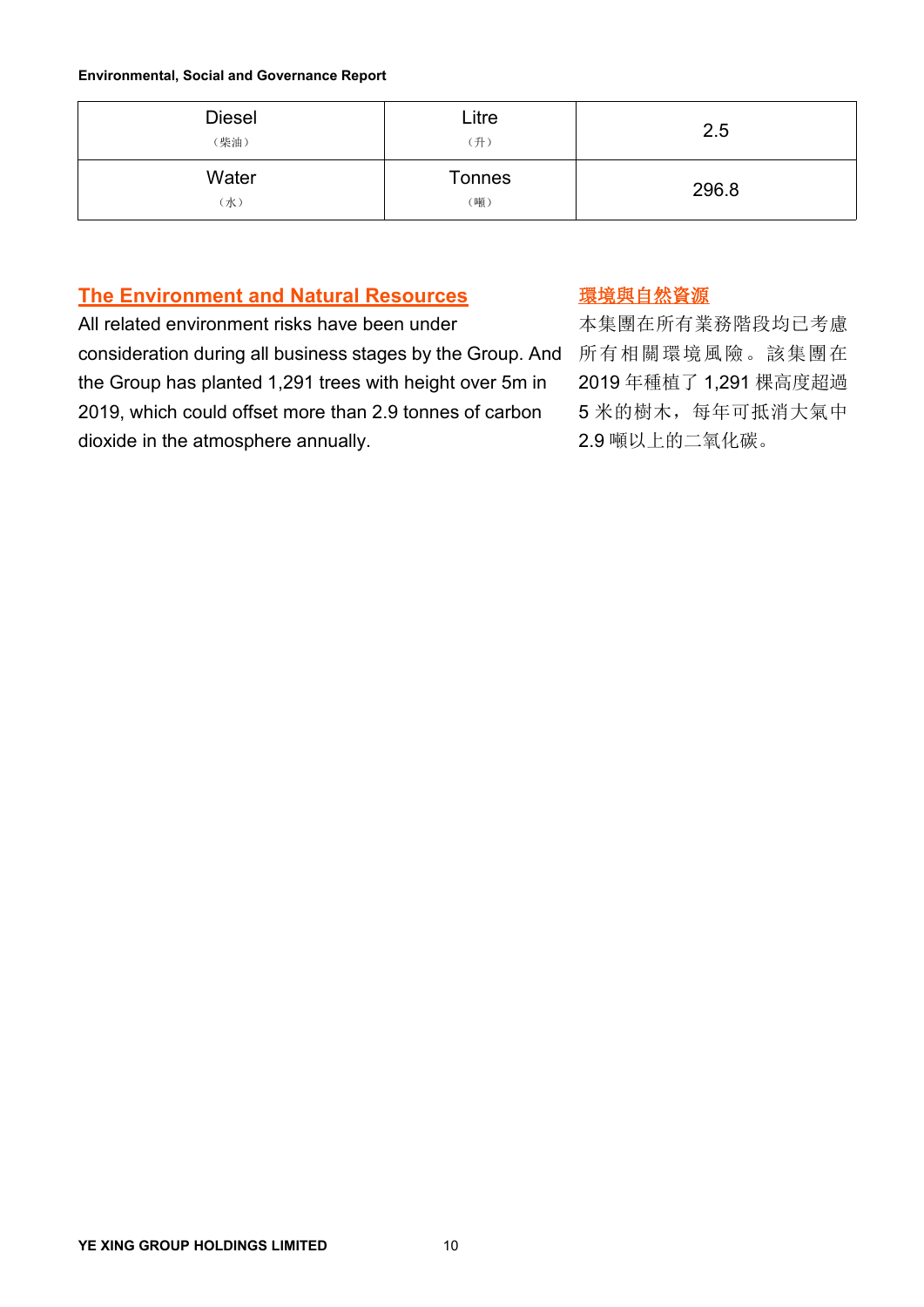# **Social Performance**

#### **Employment**

Ye Xing has complied with all laws and regulations, such  $\frac{4\pm\sqrt{m}}{2}$ as the *Labour Law of the PRC*, the *Labour Contract Law of the PRC*, the *Employment Promotion Law of the PRC*, the *Labour Dispute Mediation and Arbitration Law of the PRC*, the *Regulation on the Annual Leave of Employees* and other relevant national labour laws and regulations, to protect our employees. No non-compliance issues related to employment laws and regulations were observed during the reporting period.

In order to meet these statutory requirements, the Human Resources Department has formulated "Employment Management Handbook", "Remuneration and Welfare Management Regulations" , "Attendance Management Regulations" and "Code of Business Conduct" . As stated in the policies documents, all employees are treated equally with a complete open, fair and discrimination-free environment. All policies will be regularly reviewed and updated by the Group in order to provide the best protection to the employees, which could also enhance their loyalty to the Group as well. The hiring process is outlined in the recruitment policy with principles of "open recruitment", "equal competition", "not overstaffing" and "allocate the right position to the right person" to in line with the business strategy development of the Group. We usually recruit talents from various platform, such as posting job advertisement online, internal referral, and campus recruitment, in order to source the most suitable candidates for the Group. The Group strives to prevent employment discrimination on the grounds of nationality, age, ethnicity, race, religion, gender, marital status, pregnancy, sexual orientation, or political stance and all applicants are qualified for

# 社會表現

# 僱傭

燁星已遵守所有法律法規,例如《中 華人民共和國勞動法》,《中華人 民共和國勞動合同法》,《中華人 民共和國就業促進法》,《中華人 民共和國勞動爭議調解仲裁法》,

《中華人民共和國勞動法》,《職 工帶薪休假條例》以及其他相關的 國家勞工法律法規,以保護我們的 員工。報告期內,未發現與僱傭法 律法規有關的違規問題。

為了滿足這些法定要求,人力資源 部制定了《招聘管理手冊》,《薪 酬福利管理規定》,《考勤管理規 定》和《商業行為準則》。如政策 檔中所述,所有員工都應在完全開 放,公平和無歧視的環境下得到平 等對待。本集團將定期檢討及更新 所有政策,以為雇員提供最佳保護, 也可提高其對本集團的忠誠度。招 聘政策中概述了所有招聘流程, 並 遵循"公開招聘","平等競爭",

"不超員"和"將合適的職位分配 給合適的人"的原則,以符合本集 團業務戰略的發展。我們通常從各 種平臺招聘人才,例如線上發佈招 聘廣告,內部推薦和校園招聘,以 尋找最適合本集團的候選人。本集 團努力防止基於國籍,年齡,種族, 種族,宗教,性別,婚姻狀況,懷 孕,性取向或政治立場的就業歧視, 所有申請者都有資格申請和選擇。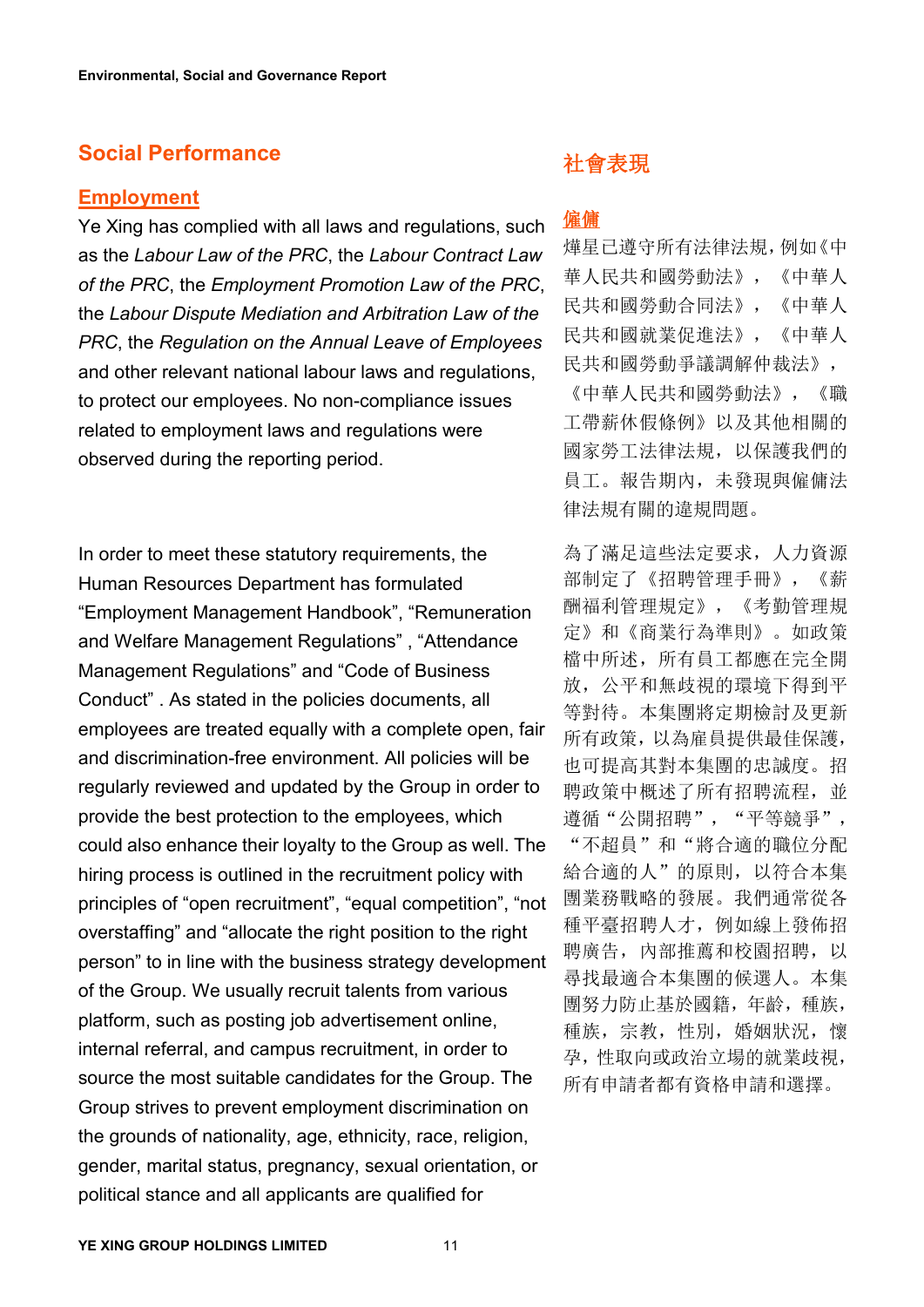application and selection.

The Group has also setup a comprehensive performance and promotion system to provide a transparent and fair platform to our employees to advance their career in Ye Xing. We base on the annual performance appraisals to evaluate the employees' capability. According to their suitability and contribution, the Group will provide a fair promotion in salary and position as a reward for the outstanding employee.

Nonetheless, all employees are entitled to the Group's benefits, including paid leaves, marriage leaves and maternity leaves which are strictly complied with the Nonetheless, all employees are entitled to the Group's 儘管如此,所有員工均有權享受本<br>benefits, including paid leaves, marriage leaves and 集團的福利,包括嚴格遵守國家標<br>maternity leaves which are strictly complied with the <sup>準</sup>的帶薪假,結婚假和產假。<br>natio

# **Health and Safety**

Ye Xing strives to comply with all the laws and regulations relevant to workplace health and safety, in particular the *Labour Law of the PRC*, the *Fire Prevention Law of the PRC*, the *Prevention and Control of Occupational Diseases of the PRC, Regulations on Work-related Injury Insurances,* as well as to implement the management system of occupational health and safety.

The Group has obtained GB/T28001:2017 occupational health and safety management system ("**OHSMS**") to effectively control the workers' health and safety risks within the workplace. The Group stipulated "Environmental and Occupational Health and Safety Operation Control Procedures" to provide standard operating procedures, such as handling of emergency incidents. The environment, health and safety ("**EHS**") unit performs regular self-review for all workplace injuries and accidents, to evaluate the effectiveness of current measures, as well as to handle employees' work injuries. For the OHSMS, the Group will periodically review and conduct safety inspections to improve the workplace environment and ensure the wellbeing of employees

本集團亦建立了一套完善的績效和 晉升制度,為我們的員工提供了一 個透明,公平的平臺,以促進他們 在燁星的事業。我們基於年度績效 評估來評估員工的能力。並且, 根 據他們的適合性和貢獻,本集團將 在薪酬和職位上給予公平的晉升, 以獎勵優秀員工。

集團的福利,包括嚴格遵守國家標 準的帶薪假,結婚假和產假。

## 健康和安全

燁星致力於遵守與工作場所健康和 安全有關的所有法律法規,特別是 《中華人民共和國勞動法》,《中 華人民共和國消防法》,《中華人 民共和國職業病防治》,《工作法 規》,相關的傷害保險,以及實施 職業健康安全管理體系。

本集團已獲得 GB / T28001: 2017 職 業 健 康 安 全 管 理 體 系 ("OHSMS"),以有效控制工人 在工作場所的健康和安全風險。該 組織規定了《環境和職業健康與安 全操作控制程式》,以提供標準操 作程式,例如處理緊急事件。環境, 健康與安全("EHS")部門會對 所有工作場所的傷害和事故進行定 期的自我審查,以評估當前措施的 有效性以及處理員工的工傷情況。 對於 OHSMS,本集團將定期審查 並進行安全檢查,以改善工作場所 環境並確保員工的持續健康。報告 期內,本集團未發現有關法律法規 存在的違規問題,可能對本集團提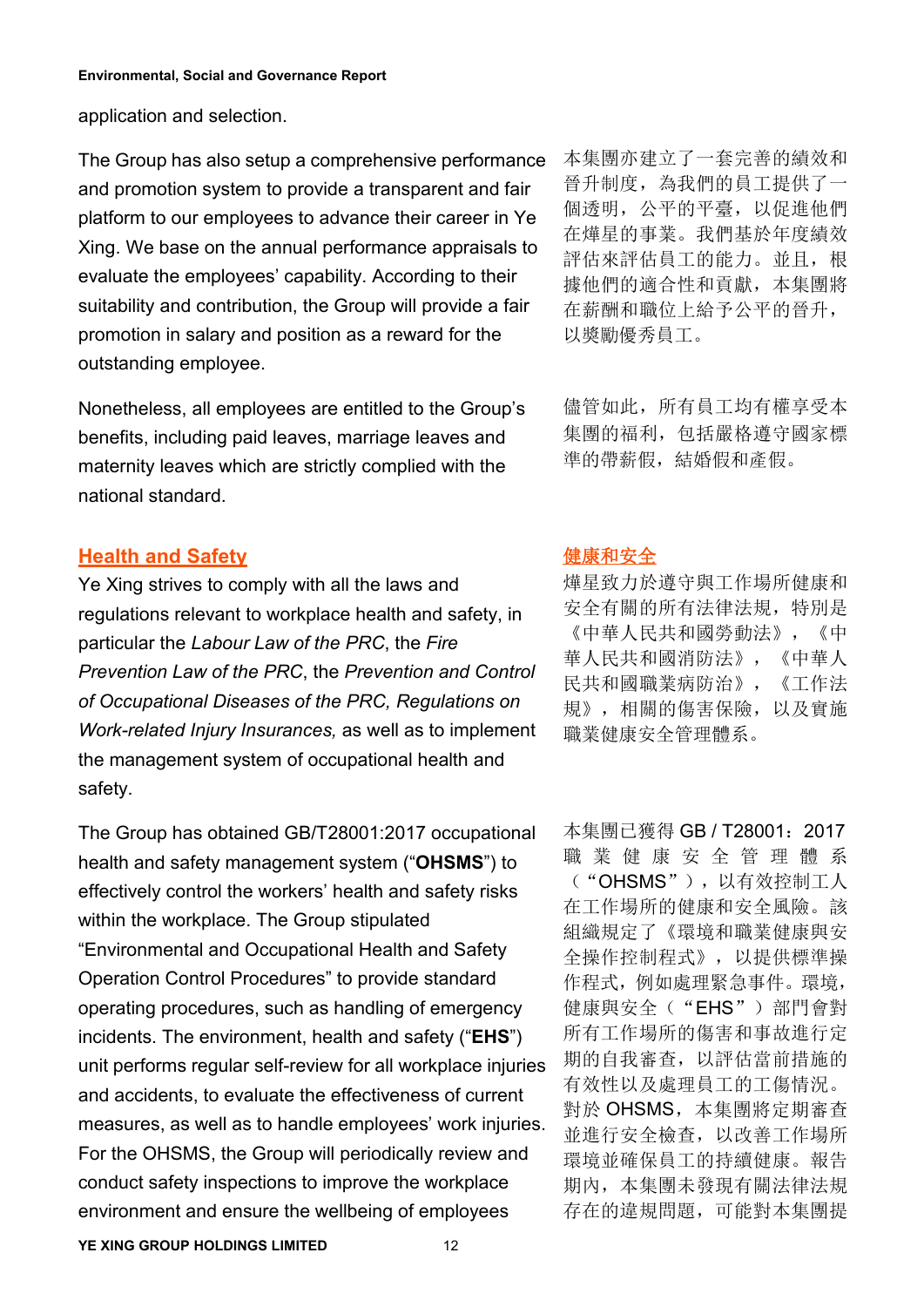continuously. During the reporting period, the Group was 供安全的工作環境產生重大影響。 not aware of any non-compliance issues regarding to relevant laws and regulations, which may significantly continuously. During the reporting period, the Group was 供安全的工作環境產生重大影響。<br>not aware of any non-compliance issues regarding to<br>relevant laws and regulations, which may significantly<br>impact the Group to provide a safe workin

# **Development and Training**

Ye Xing has put a great effort on development training to provide the best training resources to the employees and improves their capability. We firmly believe such measure could help create a healthy workplace, high quality of employees, as well as better loyalty of our **Development and Training sextypreshing the Server of Algerm**<br>Ye Xing has put a great effort on development training to <sub>燁星大力發展培訓,為員工提供最<br>provide the best training resources to the employees and 好的培訓資源,提高了他們的能力。<br>improves t</sub>

In the view to standardize and promote a sustainable and systematic training of Ye Xing, as well as to create a healthy workplace and enhance the quality of employees, the Group has formulated its training management system to improve overall performance, accelerate business development and realize the Group's business goals. The Group has developed a professional education and learning application which includes the topics of customer service, engineering, environment, safety, as well as quality management for all new and current employee with different seniority to improve their job skills. Currently, there are more than 800 courses available on the application. In addition, the  $\sigma$   $\frac{1}{g}$ . Group has formulated "Hong Kun Property Online Learning Platform Management Rules"to maintain the quality of all educational contents on the platform.

Furthermore, the Group utilizes the platform to provide <br>
<br/>
<br>
U.t. <br>
A.t. <br>  $\bar{\mathbb{A}}\#\mathbb{B}$  <br>
Alta <br/>E  $\hat{\mathbb{A}}\#\mathbb{B}$  <br>
Alta <br/>
S.i. <br>
I.t. <br>
I.t. <br>
I.t. <br>
I.t. <br>
I.t. <br>
I.t. <br>
I.t. <br>
I.t. <br>
I.t. <br>
I.t. <br>
I induction and on-job training to the new and existing employees respectively. For new employees and management trainees, they will receive a two-day induction training. For project managers, they will receive two-five-day training. Training content is specifically Furthermore, the Group utilizes the platform to provide<br>induction and on-job training to the new and existing enployees respectively. For new employees and<br>employees respectively. For new employees and<br>management trainees

燁星大力發展培訓,為員工提供最 好的培訓資源,提高了他們的能力。 我們堅信,這樣的措施可以幫助建 立一個健康的工作場所,高素質的 員工以及更好的員工忠誠度。

為規範和促進燁星的可持續性和系 統性培訓,以及創建健康的工作場 所並提高員工素質,本集團已制定 其培訓管理系統以改善整體績效, 加快業務發展並實現集團的業務目 標。本集團已開發出一套專業的教 育和學習應用程式,其中包括針對 所有不同資歷的新老員工的客戶服 務,工程,環境,安全以及品質管 理等主題,以提高他們的工作技能。 當前,該應用程式上提供了 800 多 種課程。此外,本集團還制定了《鴻 坤物業線上學習平臺管理辦法》, 以保持平臺上所有教育內容的品 質。

員工和現有員工提供上崗培訓和在 職培訓。對於新員工和管理培訓生, 他們將接受為期兩天的入門培訓。 對於專案經理,他們將接受為期五 天的培訓。培訓內容根據其工作角 色專門分配。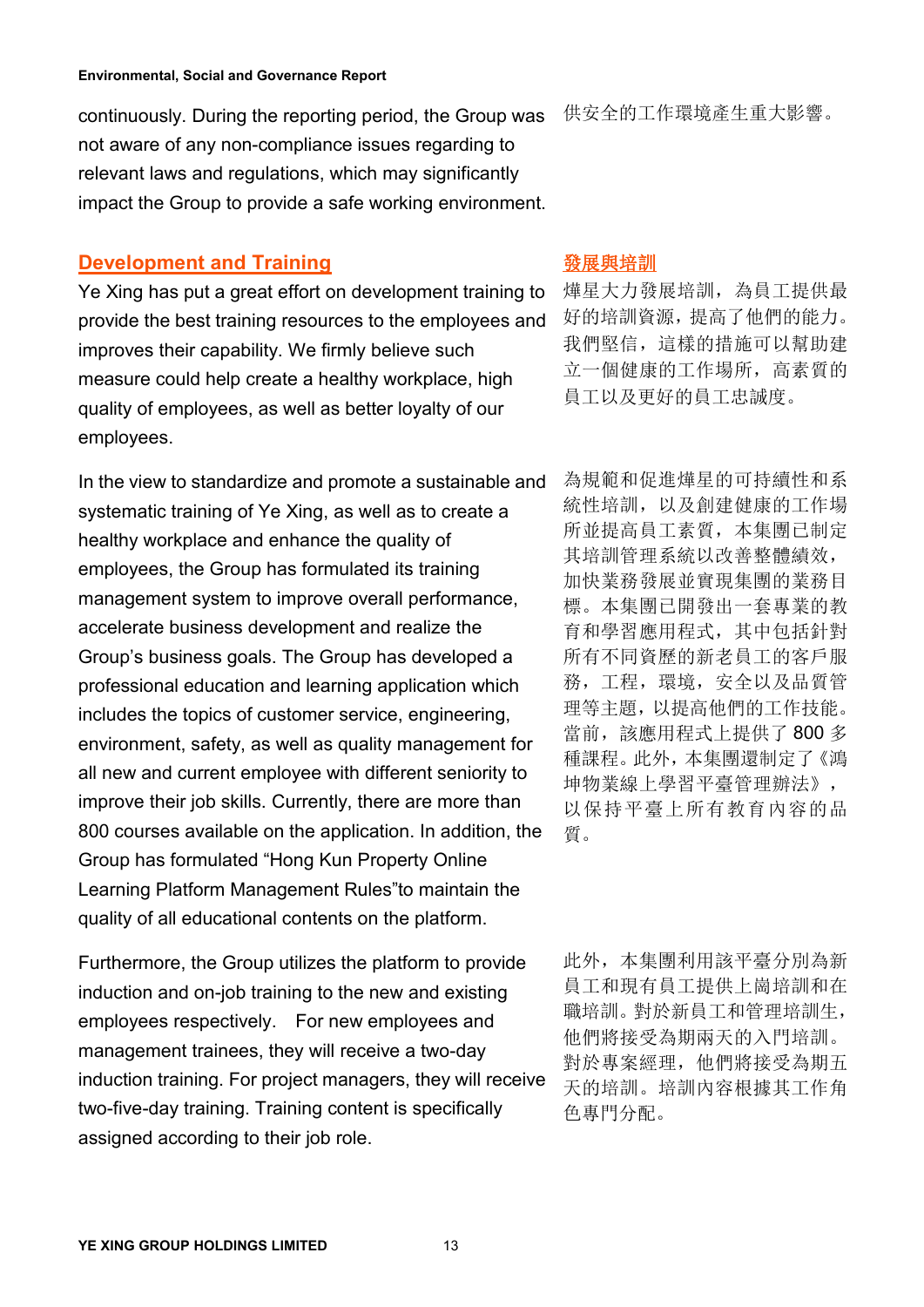#### **Labour Standards**

Ye Xing strictly abides by the requirements of the *Labour Law of the PRC*, as well as the *Labour Contract Law of the PRC*, *Provisions on Prohibition of Child Labour ofthe PRC* and *Law of the PRC on the Protection of Minors* and restricts the recruitment of child labour and forced labour. Identities of all job applicants must be checked by the Human Resources staff to ensure no non-compliance issues. We check the identification documents of the job seekers during the recruitment to make sure that they have reached the minimum employment age prescribed by laws. We prohibit any form of forced labor and upholds the human rights and labor rights of employees. All related procedures during hiring are all outlined in "the Employment Management Handbook". Strict actions will be taken, such as contract termination, when any false information of the employees are discovered.

No non-compliance issues with relevant laws and regulations relating to child and forced labour were discovered by the Group during the reporting period.

#### 勞工準則

燁星嚴格遵守《中華人民共和國勞 動法》,《中華人民共和國勞動合 同法》,《中華人民共和國禁止童 工規定》和《中華人民共和國未成 年人保護法》的規定,並限制招募 童工和強迫勞動。人力資源人員必 須檢查所有求職者的身份,以確保 不存在違規問題。我們在招聘過程 中會檢查求職者的身份證件,以確 保他們已達到法律規定的最低就業 年齡。我們禁止任何形式的強迫勞 動,並維護員工的人權和勞動權利。 雇用過程中的所有相關程式均在 "就業管理手冊"中進行了概述。 當發現員工的任何虛假資訊時, 將 採取嚴格的措施,例如終止合同。

和強迫勞動有關的法律法規的違規 問題。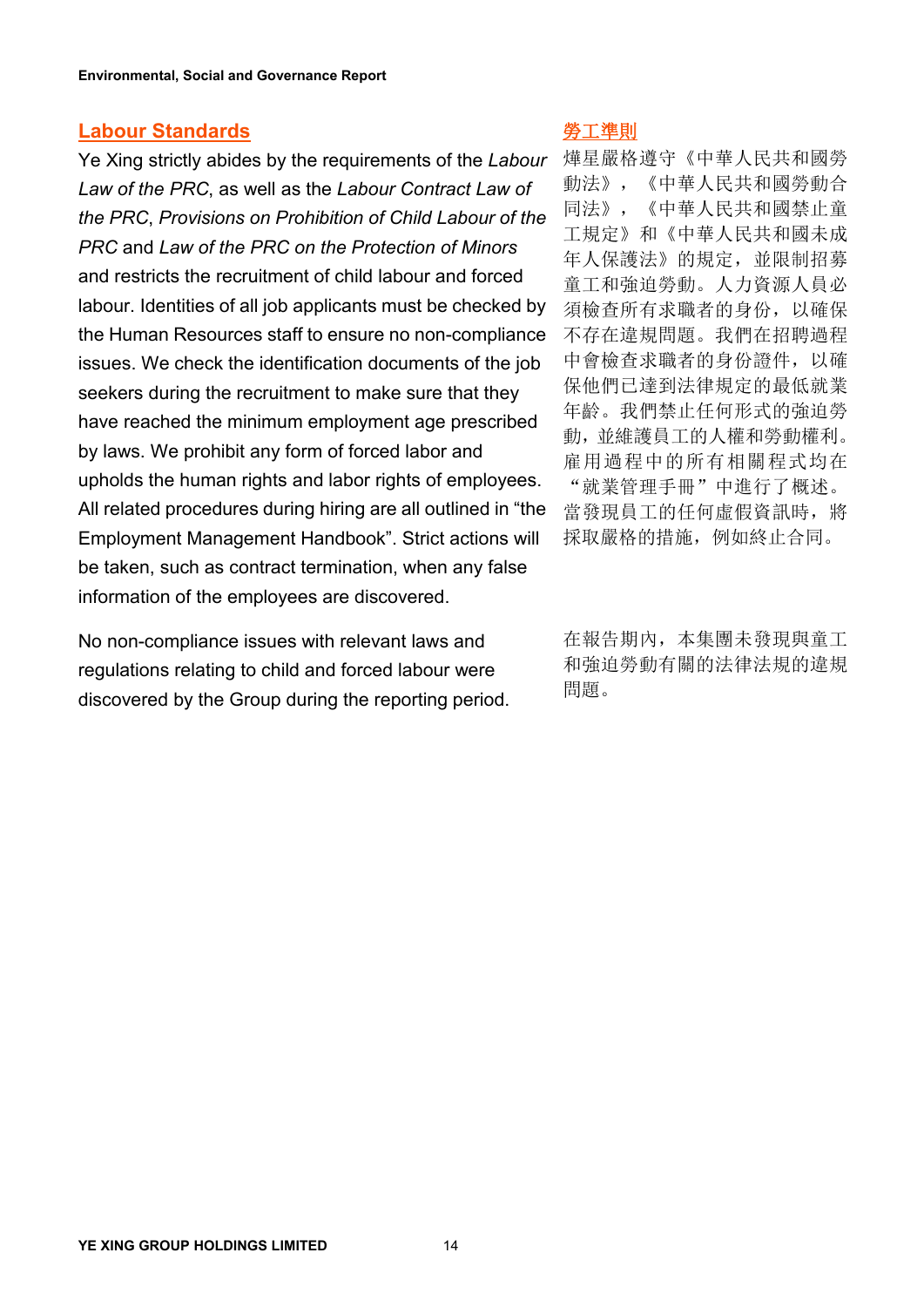#### **Supply Chain Management**

The Group has built a long-term business partnership with its service suppliers, such as sanitary, gardening, intelligence, electrical and mechanical maintenance and fire safety. In order to effectively manage our suppliers, we have formulated "Tendering and Procurement Management Regulations" to standardize the tendering procedures. Suppliers have to be passed in several criteria, such as track record, related certification, service quality, price, before enlisted in "Qualified Supplier List". And we will annually review and evaluate the suppliers' performance. Any suppliers with unsatisfactory performance will be put into the "Watchlist" and perform more frequent inspections during their service period to further determine the business relationship. On the other hand, we have started to introduce environment, social and governance requirements for selecting suppliers. And we are gradually increasing the importance of such criteria in the overall selecting processes in order to manage the ESG risks along our supply chain effectively in long term.

### 供應鏈管理

本集團已與其服務供應商建立了長 期業務合作夥伴關係,例如衛生, 園藝,情報,機電維護和消防安全。 為了有效管理供應商,我們制定了 《物業公司招標採購管理規定》, 以規範招標程式。在列入"合格供 應商清單"之前,供應商必須先通 過多個標準(例如,記錄,相關認 證,服務品質,價格)標準。而且,

我們將每年審查和評估供應商的表 現。任何表現不佳的供應商將被列 入「觀察名單」,並在服務期內進 行更頻繁的檢查,以進一步確定業 務關係。另一方面,在選擇供應商 的時候將環境,社會和治理要求一 併考慮。而且,我們正在逐步提高 這些標準在整個選擇過程中的重要 性,以便長期有效地管理我們供應 鏈中的 ESG 風險。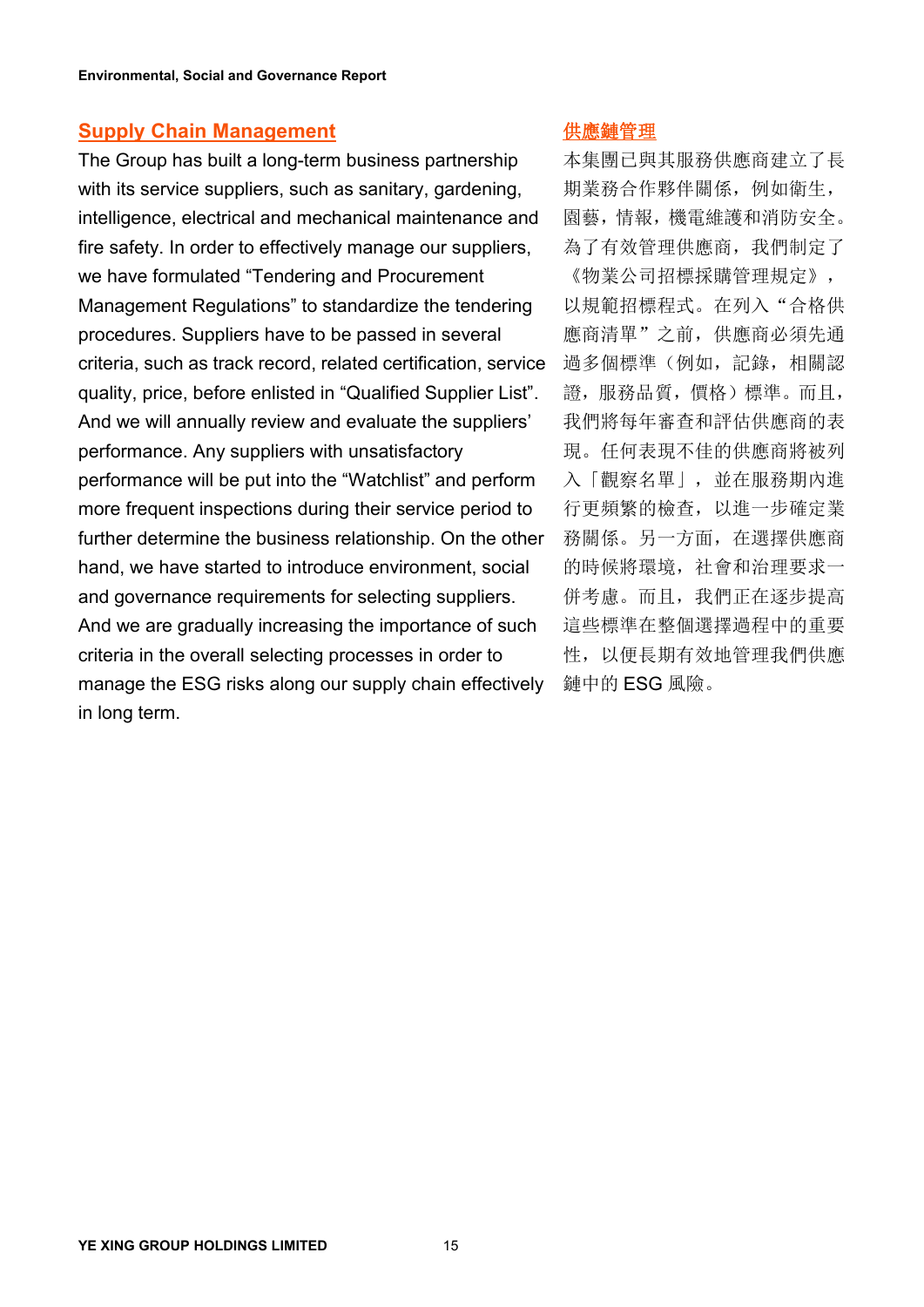#### **Product Responsibility**

In order to provide the best property management service to our clients, the Group has dedicated to investing extensive resources on strict quality control and technologies. We have obtained ISO9001:2001 Quality Control Management System to ensure our service quality can be maintained on a daily basis. And we firmly believe the high standard of quality control could greatly enhance the overall customer service experience. The development and training provided for the employees could minimize all risks during daily operation. On the other hand, the Group has developed several automated systems and mobile applications, such as Hongkunhui to facilitate service efficiency.

With the implemented online technologies, we are highly aware of the information security of our customers. The Group has issued "the Customer File Management Operation Guide" to strictly manage the handling procedures of all customers' sensitive data. All our system has installed anti-virus software with regular updates. Several policies, such as regular system check, password policy, user authorization and approval have been implemented to safeguard user's data. Designated staff will ensure the collection and storage of all data are complied with the internal policies and applicable laws and regulations.

Ye Xing values its intellectual property rights and the brands as they are the crucial part of the overall business development of the Group. Therefore, the Group complies with the *Patent Law of the PRC* and the *Implementation Rules of the Patent Law of the PRC* to formulate its own corporate patent management measures. The Group formulated "Intellectual Property Maintenance and Protection Management Standards" to systemically manage our intellectual property rights. All employees are required to sign undertaking and confidentiality agreement to ensure not to disclose any

## 產品責任

為了向客戶提供最佳的物業管理服 務,集團致力於在嚴格的品質控制 和技術上投入大量資源。 我們已經 獲得 ISO9001:2001 品質控制管理 體系,以確保我們的服務品質能夠 每天保持下去。我們堅信,高標準 的品質控制可以大大改善整體客戶 服務體驗。為員工提供的開發和培 訓可以將日常操作中的所有風險降 至最低。另一方面,本集團已開發 了多個自動化系統和移動應用程 式,例如鴻坤薈以提高服務效率。

借助已實施的線上技術,我們高度 瞭解客戶的資訊安全。集團發佈了 《客戶檔案管理操作指南》,嚴格 管理所有客戶敏感數據的處理程 式。我們所有的系統都安裝了具有 定期更新的防病毒軟體。為了保護 用戶數據,已實施了一些策略,例 如常規系統檢查,密碼策略,用戶 授權和批准。指定的人員將確保所 有數據的收集和存儲均符合內部政 策和適用的法律法規。

燁星重視知識產權和品牌,因為它 們是集團整體業務發展的關鍵部 分。因此,本集團遵守《中國專利 法》和《中國專利法實施細則》, 制定了自己的企業專利管理辦法。 本集團制定了《知識產權維護與保 護管理標準》,以系統地管理我們 的知識產權。所有員工都必須簽署 承諾和保密協議,以確保未經批准 不得將任何敏感資訊透露給第三 方。此外,定期向員工提供合規性 和版權培訓,以提高他們對此類主

**YE XING GROUP HOLDINGS LIMITED** 16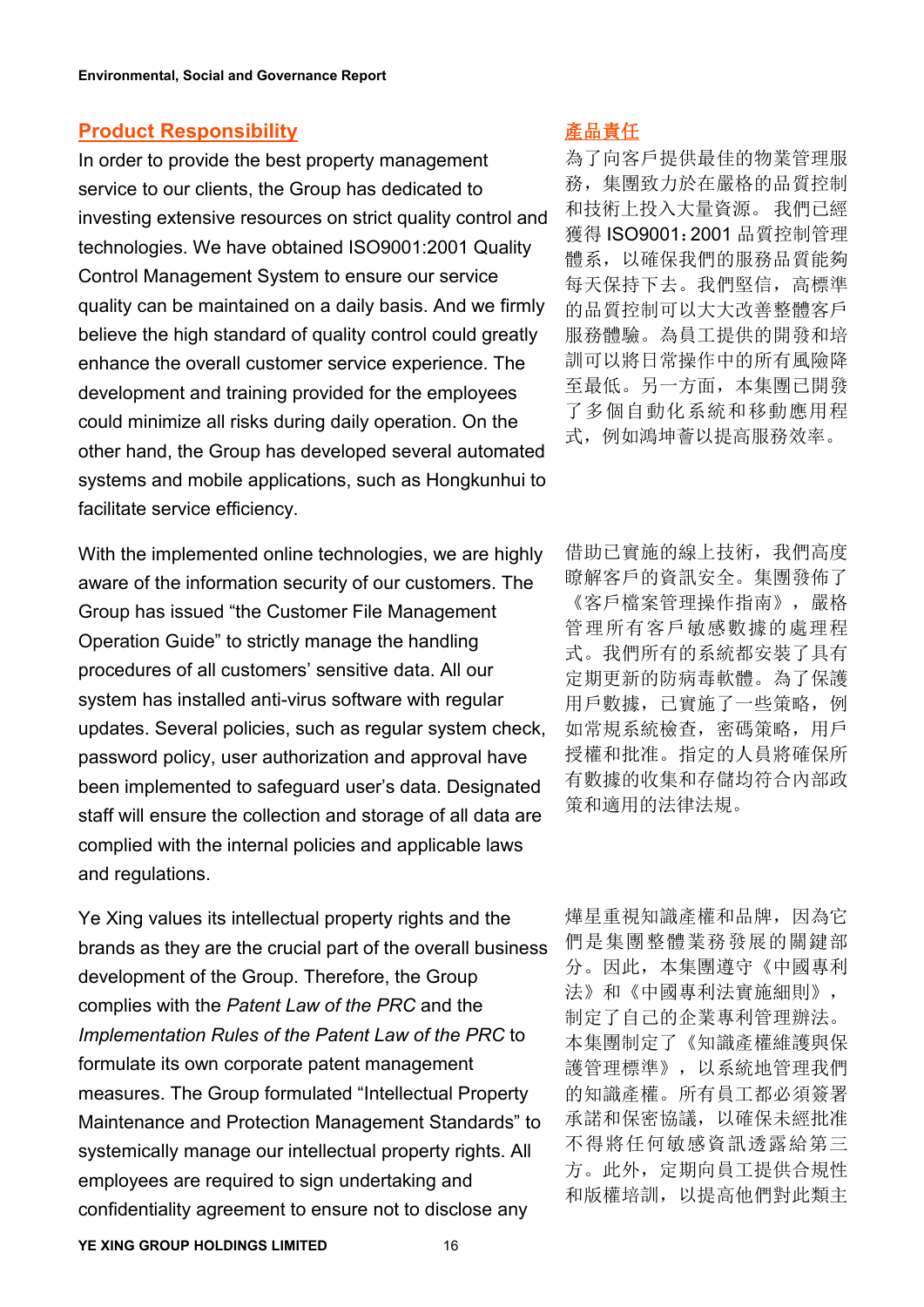sensitive information to third-party without approval.  **題的認識**。 Furthermore, compliance and copyright training have provided to employees regularly to enhance their sensitive information to third-party without approval. 題的認識。<br>Furthermore, compliance and copyright training have<br>provided to employees regularly to enhance their<br>awareness of such topics.

In terms of advertising, being one of the leading property management service providers in the PRC, the Group duly manages its brand and marketing strategies in order to comply with the related national law and regulations, such as *the Advertising Law of the PRC*. The Group has a designated unit to handle all advertising materials. And they would ensure all advertising materials are in line with the Group's philosophy prior to publication.

## **Anti-Corruption**

Ye Xing does not tolerate any unethical behavior and upholds the highest level of ethical standards, advocates integrity and honesty as the core values and strictly complies with the *Anti-corruption and Bribery Law of the PRC*. The Group has formulated the Anti-corruption and Anti-bribery Management System, the Anti-fraud and Anti-money Laundering Internal Control System to prevent corruption, does not tolerate any non-compliance issues with relevant laws and regulations that may significantly impact the Group relating to bribery, extortion, fraud and money laundering.

The audit and supervision department will oversee the overall business and conduct disciplinary inspection, including raw material procurement, facilities engineering, business sales, quality supervision. All personnel are required to follow the rules on integrity and self-regulation as stipulated in the "Employment Handbook". All the responsibilities and authorities of internal institutions and personnel are monitored and recorded in order to track all the rectification process of the Group's internal control measures.

在廣告方面,作為中國領先的物業 管理服務提供商之一,本集團妥善 管理其品牌和行銷策略,以遵守相 關的國家法律法規,例如《中國廣 告法》。本集團設有指定單位處理 所有廣告材料。並且他們會確保所 有廣告材料在出版之前都符合集團 的理念。

# 反腐敗

燁星不容忍任何不道德行為,堅持 最高道德標準,以誠信和誠實為核 心價值觀, 嚴格遵守《中華人民共 和國反腐敗和賄賂法》。本集團制 定了反腐敗和反賄賂管理制度,反 欺詐和反洗錢內部控制制度,以防 止腐敗,不容忍任何可能嚴重影響 本集團的相關法律法規違規問題。 與賄賂, 勒索, 欺詐和洗錢有關。

審計監督部門將監督整體業務並進 行紀律檢查,包括原材料採購,設 施工程,業務銷售,品質監督。所 有人員都必須遵守《員工手冊》中 規定的廉正和自律規則。內部機構 和人員的所有職責和許可權均受到 監控和記錄,以跟蹤集團內部控制 措施的所有整改過程。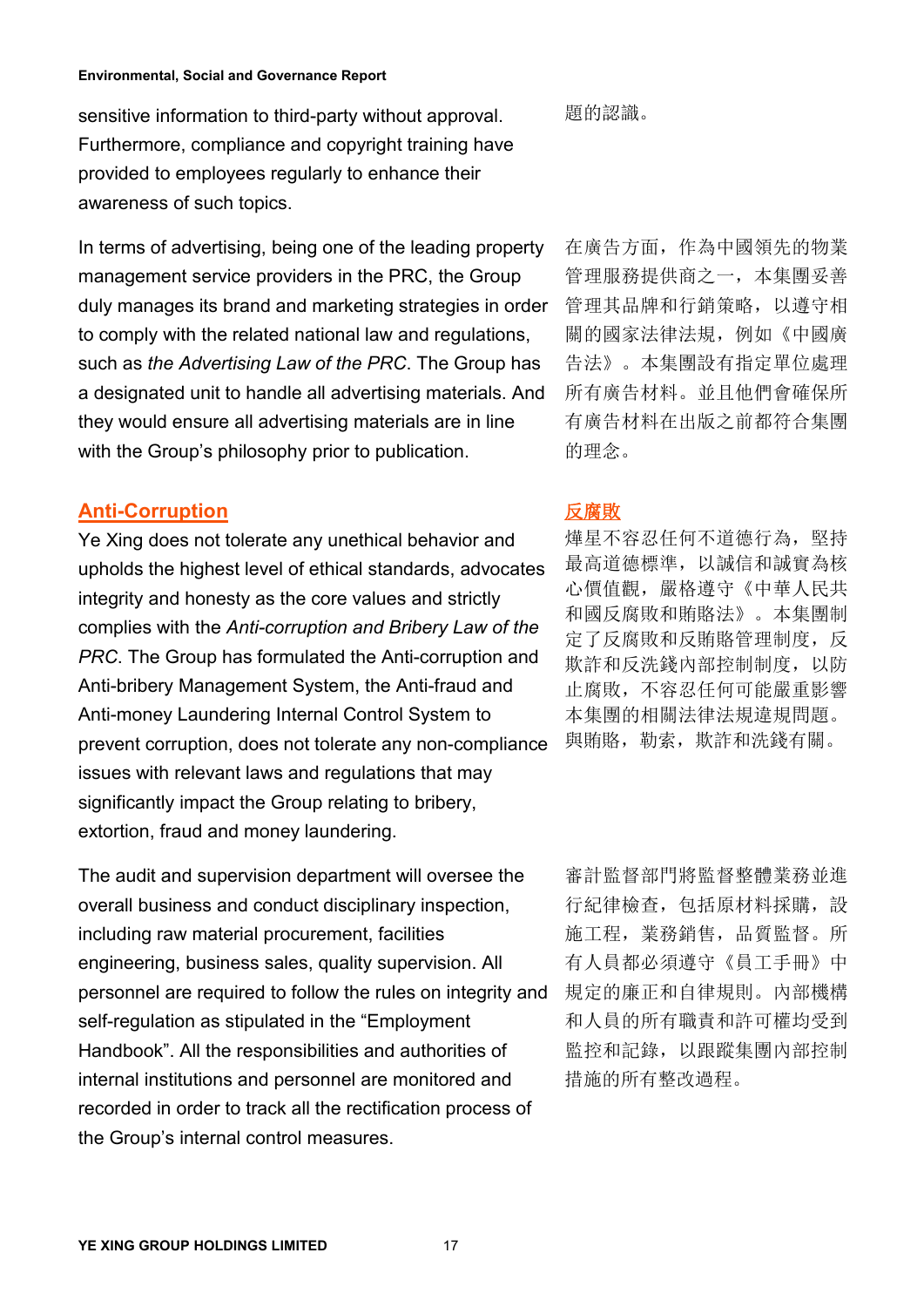During the reporting period, no cases of corruption, <br> **Example 10**, 集團並未發現腐敗, extortion, bribery, fraud and money laundering were 勒索,賄賂,欺 During the reporting period, no cases of corruption, 在報告期內,集團並未發現腐敗,<br>extortion, bribery, fraud and money laundering were 勒索,賄賂,欺詐和洗錢的案件。<br>observed by the Group.

勒索, 賄賂, 欺詐和洗錢的案件。

# **Community Involvement**

Over the year, the Group has actively involved in community service in our surrounding area, such as encouraging our employees to participate in different community activities. As the Group firmly believes, as a part of the community, considering the interests of the community and building a harmonious relationship with community stakeholders is a crucial responsibility while developing the Group's business.

# 社區參與

過去一年,本集團積極參與周邊地 區的社區服務,例如鼓勵員工參加 各種社區活動。正如集團堅信,作 為社區的一部分,在發展集團業務 時,考慮社區的利益並與社區利益 相關者建立和諧的關係是一項至關 重要的責任。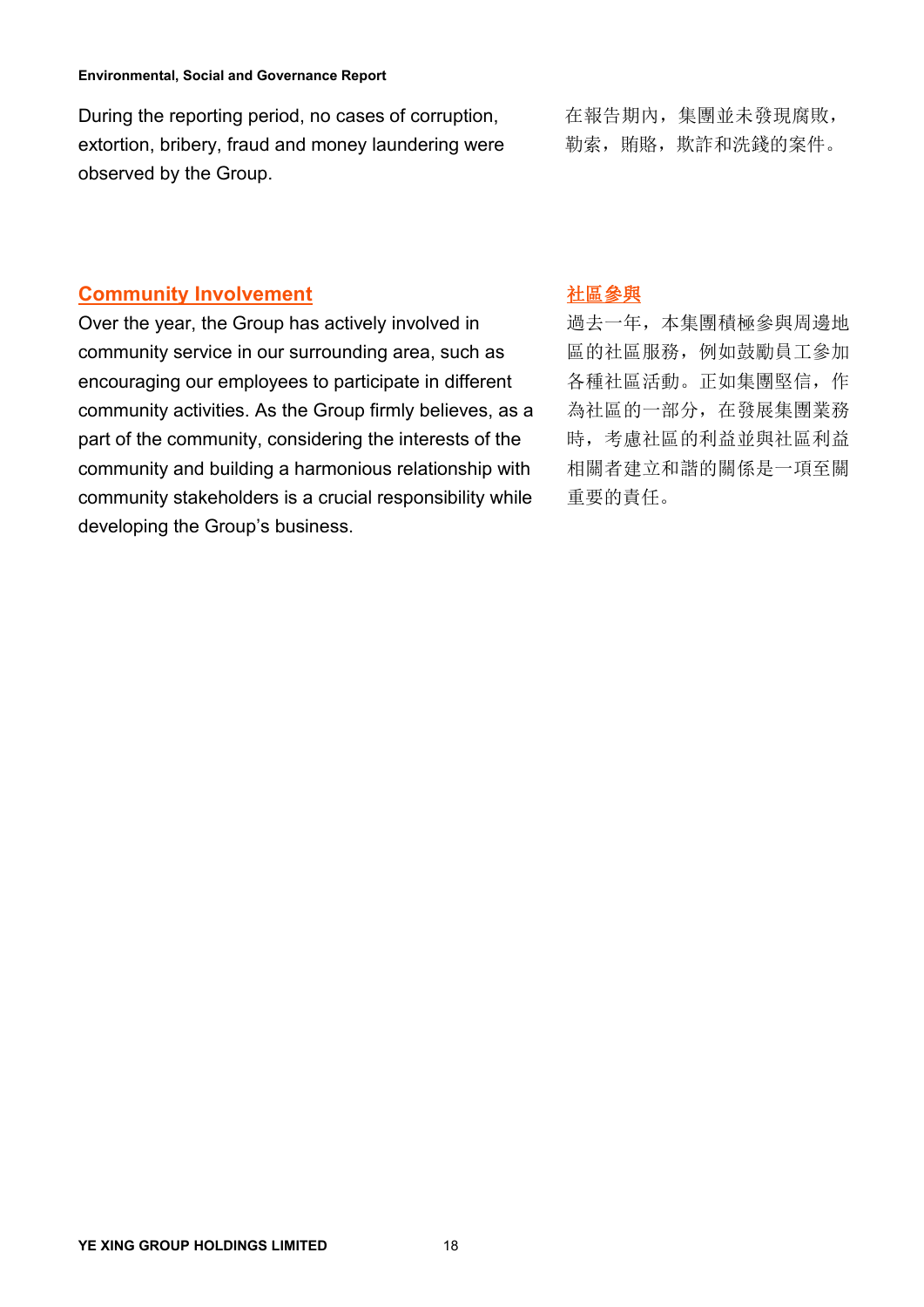# **Content Index** 內容索引

| <b>ESG Reporting</b> |      |                                                                                                    |               |
|----------------------|------|----------------------------------------------------------------------------------------------------|---------------|
| <b>Guidelines</b>    |      | Description 描述                                                                                     | Pages/Remarks |
| Aspects              |      |                                                                                                    | 頁碼/備註         |
| 報告準則方面               |      |                                                                                                    |               |
|                      |      | A. Environmental 環境方面                                                                              |               |
| 方面 A1: 排放            |      |                                                                                                    |               |
| 一般披露                 | A1   | Information on: (有關資訊:)                                                                            |               |
|                      |      | (a) the policies; and (政策; 及)                                                                      |               |
|                      |      | (b) compliance with relevant laws and regulations                                                  |               |
|                      |      | that have a significant impact on the issuer (遵守對                                                  |               |
|                      |      | 發行人有重大影響的相關法律法規)                                                                                   | $P.3-8$       |
|                      |      | relating to air and greenhouse gas emissions,<br>discharges into water and land, and generation of |               |
|                      |      | hazardous and non-hazardous waste (與空氣和溫室氣體排放,                                                     |               |
|                      |      | 向水和土地的排放以及有害和無害廢物的產生有關)                                                                            |               |
| <b>KPI</b>           | A1.1 | The types of emissions and respective emissions data                                               |               |
| 關鍵績效                 |      | (排放物種類和各自的排放數據)                                                                                    | $P.5 - 7$     |
| 指標                   | A1.2 | Greenhouse gas emissions in total and intensity                                                    | $P.6 - 7$     |
|                      |      | (溫室氣體排放總量和強度)                                                                                      |               |
|                      | A1.3 | Total hazardous waste produced and intensity                                                       | P.7           |
|                      |      | (產生的有害廢物總量和強度)                                                                                     |               |
|                      | A1.4 | Total non-hazardous waste produced and intensity<br>(產生的非危險廢物總量和強度)                                | P.7           |
|                      | A1.5 | Description of measures to mitigate emissions and                                                  |               |
|                      |      | results achieved                                                                                   | P.5           |
|                      |      | (說明減少排放的措施和取得的成果)                                                                                  |               |
|                      | A1.6 | Description of how hazardous and non-hazardous                                                     |               |
|                      |      | wastes are handled, reduction initiatives and results                                              | P.8           |
|                      |      | achieved                                                                                           |               |
|                      |      | (描述如何處理危險廢物和無害廢物,減少污染的舉措和取得的成果)                                                                    |               |
|                      |      | <b>Aspect A2: Use of Resources</b> (資源使用)                                                          |               |
| General              | A2   | Policies on the efficient use of resources, including                                              |               |
| <b>Disclosure</b>    |      | energy, water and other raw materials                                                              | $P.8-9$       |
| 一般披露                 |      | (關於有效利用資源的政策,包括能源,水和其他原材料)                                                                         |               |
| <b>KPI</b>           | A2.1 | Direct and/or indirect energy consumption by type (e.g.                                            |               |
| 關鍵績效<br>指標           |      | electricity, gas or oil) in total and intensity<br>(直接和/或間接消耗的能源類型(例如電,氣或油)的總量和強度)                 | $P.9 - 10$    |
|                      | A2.2 | Water consumption in total and intensity                                                           |               |
|                      |      | (總耗水量和強度)                                                                                          | $P.9 - 10$    |
|                      | A2.3 | Description of energy use efficiency initiatives and                                               |               |
|                      |      | results achieved                                                                                   | $P.8-9$       |
|                      |      | (能源利用效率計畫的描述和取得的成果)                                                                                |               |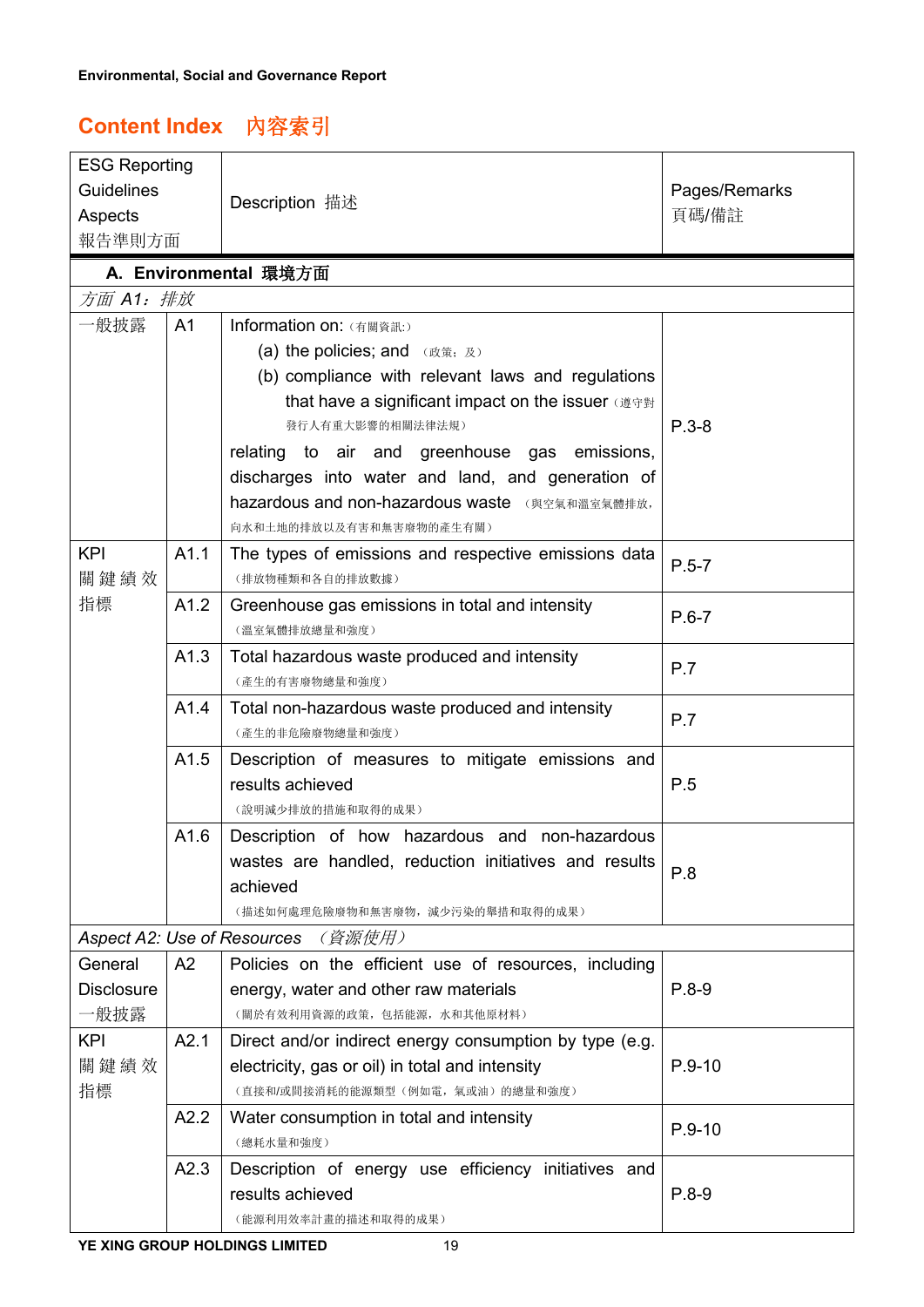|                   | A2.4           | Description of whether there is any issue in sourcing<br>water that is fit for purpose, water efficiency initiatives<br>and results achieved<br>(描述在採購水時是否存在符合目的, 節水倡議和取得的成果的問題) | P.9  |
|-------------------|----------------|----------------------------------------------------------------------------------------------------------------------------------------------------------------------------------|------|
|                   | A2.5           | Total packaging material used for finished products<br>(產成品使用的總包裝材料)                                                                                                             | P.9  |
|                   |                | Aspect A3: The Environment and Natural Resources 環境與自然資源                                                                                                                         |      |
| General           | A <sub>3</sub> | Policies on minimizing the issuer's significant impact on                                                                                                                        |      |
| <b>Disclosure</b> |                | the environment and natural resources                                                                                                                                            | P.10 |
| 一般披露              |                | (儘量減少發行人對環境和自然資源的重大影響的政策)                                                                                                                                                        |      |
| <b>KPI</b>        | A3.1           | Description of the significant impacts of activities on the                                                                                                                      |      |
| 關鍵績效              |                | environment and natural resources and the actions                                                                                                                                | P.10 |
| 指標                |                | taken to manage them                                                                                                                                                             |      |
|                   |                | (描述活動對環境和自然資源的重大影響及其所採取的管理行動)                                                                                                                                                    |      |

| <b>ESG Reporting</b><br><b>Guidelines Aspects</b><br>報告準則方面 |                          | Description 描述                                      | Pages/Remarks<br>頁碼/備註 |
|-------------------------------------------------------------|--------------------------|-----------------------------------------------------|------------------------|
|                                                             | B. Social 社會             |                                                     |                        |
|                                                             |                          | Employment and Labour Practices 就業和勞工常規             |                        |
|                                                             | Aspect B1: Employment 就業 |                                                     |                        |
| General                                                     | <b>B1</b>                | Information on: (有關資訊:)                             |                        |
| <b>Disclosure</b>                                           |                          | (a) the policies; and (政策; 及)                       |                        |
| 一般披露                                                        |                          | (b) compliance with relevant<br>laws<br>and         |                        |
|                                                             |                          | regulations that have a significant impact          |                        |
|                                                             |                          | <b>on the issuer</b> (遵守對發行人有重大影響的相關法律法             |                        |
|                                                             |                          | 規)                                                  |                        |
|                                                             |                          | compensation<br>dismissal.<br>relating<br>to<br>and | $P.11-12$              |
|                                                             |                          | recruitment and promotion, working hours, rest      |                        |
|                                                             |                          | equal<br>opportunity,<br>periods,<br>diversity,     |                        |
|                                                             |                          | anti-discrimination, and other benefits and welfare |                        |
|                                                             |                          | (與薪酬和解雇,招聘和晉升,工作時間,休息時間,平等機會,多樣性,                   |                        |
|                                                             |                          | 反歧視以及其他福利和福利有關)                                     |                        |
|                                                             |                          | Aspect B2: Health and Safety 健康和安全                  |                        |
| General                                                     | <b>B2</b>                | Information on: (有關資訊:)                             |                        |
| <b>Disclosure</b>                                           |                          | (a) the policies; and (政策; 及)                       |                        |
| 一般披露                                                        |                          | (b) compliance with relevant laws<br>and            |                        |
|                                                             |                          | regulations that have a significant impact          |                        |
|                                                             |                          | On the issuer (遵守對發行人有重大影響的相關法律法                    | $P.12-13$              |
|                                                             |                          | 規)                                                  |                        |
|                                                             |                          | relating to providing a safe working environment    |                        |
|                                                             |                          | and protecting employees from occupational          |                        |
|                                                             |                          | hazards (與提供安全的工作環境並保護員工免受職業危害有關)                   |                        |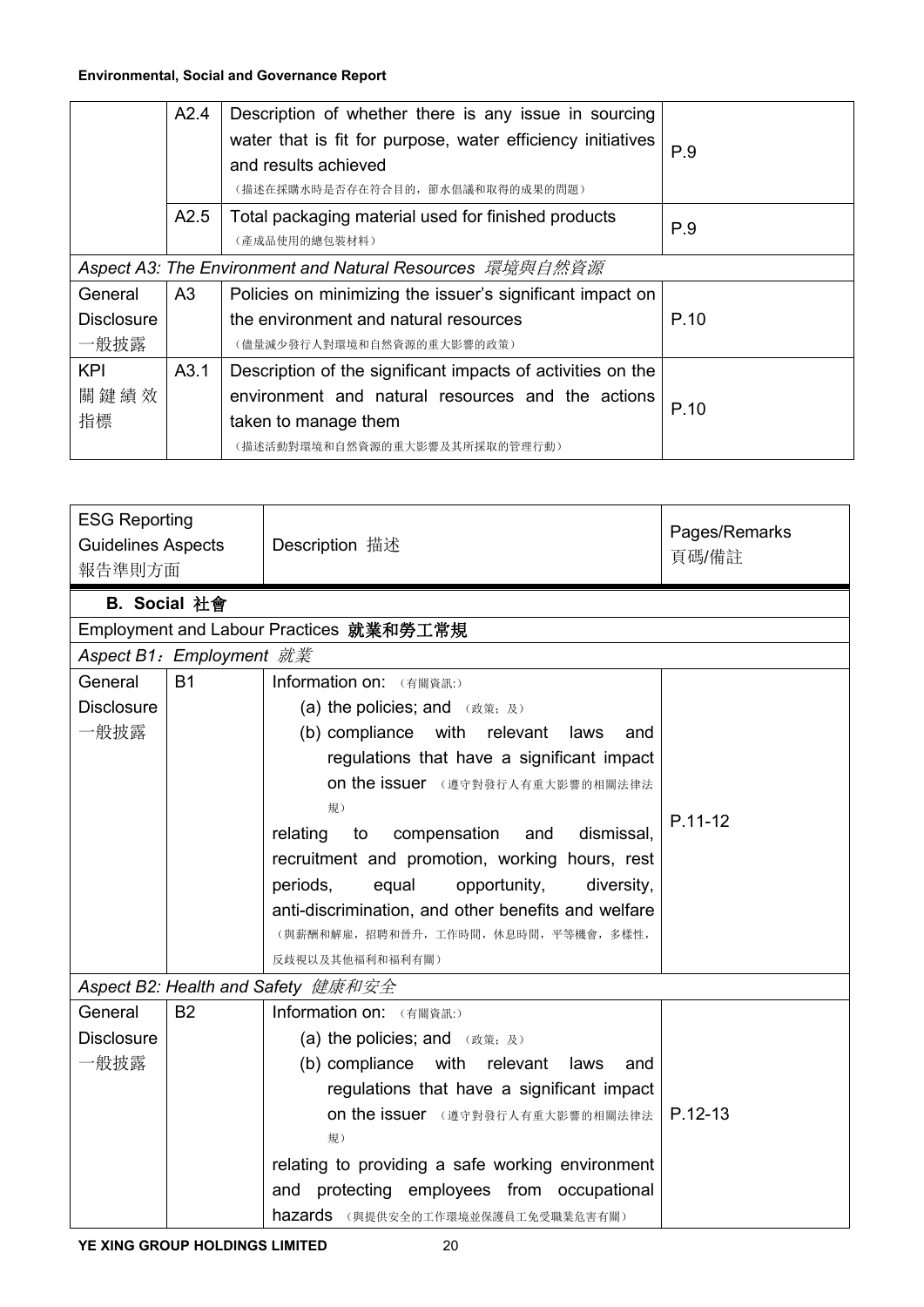| <b>ESG Reporting</b><br><b>Guidelines Aspects</b>      | Description 描述                                                                                                                                                                                                                                                                                                                                                                               | Pages/Remarks |
|--------------------------------------------------------|----------------------------------------------------------------------------------------------------------------------------------------------------------------------------------------------------------------------------------------------------------------------------------------------------------------------------------------------------------------------------------------------|---------------|
| 報告準則方面                                                 |                                                                                                                                                                                                                                                                                                                                                                                              | 頁碼/備註         |
| <b>KPI</b><br>關鍵績效<br><b>B2.3</b><br>指標                | Description of occupational health and safety<br>measures adopted, how they are implemented<br>and monitored (描述所採取的職業健康和安全措施,以及如何實施<br>和監測)                                                                                                                                                                                                                                                 | $P.12-13$     |
|                                                        | Aspect B3: Development and Training 發展與培訓                                                                                                                                                                                                                                                                                                                                                    |               |
| General<br>B <sub>3</sub><br><b>Disclosure</b><br>一般披露 | Policies on improving employees' knowledge and<br>skills for discharging duties at work. Description of<br>training activities<br>(有關提高員工履行工作職責的知識和技能的政策,培訓活動說明)                                                                                                                                                                                                                             | P.13          |
|                                                        | Aspect B4: Labour Standards 用人標準                                                                                                                                                                                                                                                                                                                                                             |               |
| General<br><b>B4</b><br><b>Disclosure</b><br>一般披露      | Information on: (有關資訊:)<br>(a) the policies; and (政策; 及:)<br>(b) compliance with relevant laws<br>and<br>regulations that have a significant impact<br>on the issuer (遵守對發行人有重大影響的相關法律法<br>規)<br>relating to preventing child and forced labour<br>(關於防止童工和強迫勞動)                                                                                                                             | P.14          |
| <b>KPI</b><br>B4.1<br>關鍵績效<br>指標                       | Description of measures to review employment<br>practices to avoid child and forced labour<br>(為避免童工和強迫勞動的審查措施的描述)                                                                                                                                                                                                                                                                           | P.14          |
| B4.2                                                   | Description of steps taken to eliminate such<br>practices when discovered<br>(描述發現時為消除此類做法而採取的步驟)                                                                                                                                                                                                                                                                                            | P.14          |
| Operating Practices 操作實踐                               |                                                                                                                                                                                                                                                                                                                                                                                              |               |
|                                                        | Aspect B5: Supply Chain Management 供應鏈管理                                                                                                                                                                                                                                                                                                                                                     |               |
| General<br><b>B5</b><br><b>Disclosure</b><br>一般披露      | Policies on managing environmental and social<br>risks of the supply chain<br>供應鏈環境和社會風險管理政策                                                                                                                                                                                                                                                                                                 | P.15          |
|                                                        | Aspect B6: Product Responsibility 產品責任                                                                                                                                                                                                                                                                                                                                                       |               |
| B <sub>6</sub><br>General<br><b>Disclosure</b><br>一般披露 | Information on: (有關資訊:)<br>(a) the policies; and (政策; 及)<br>(b) compliance with relevant laws<br>and<br>regulations that have a significant impact<br>on the issuer (遵循對發行人有重大影響的相關法律法<br>規))<br>relating to health and safety, advertising, labeling<br>and privacy matters relating to products and<br>services provided and methods of redress (有關與提<br>供的產品和服務以及補救方法有關的健康和安全,廣告,標籤和隱私事項) | P.16-17       |